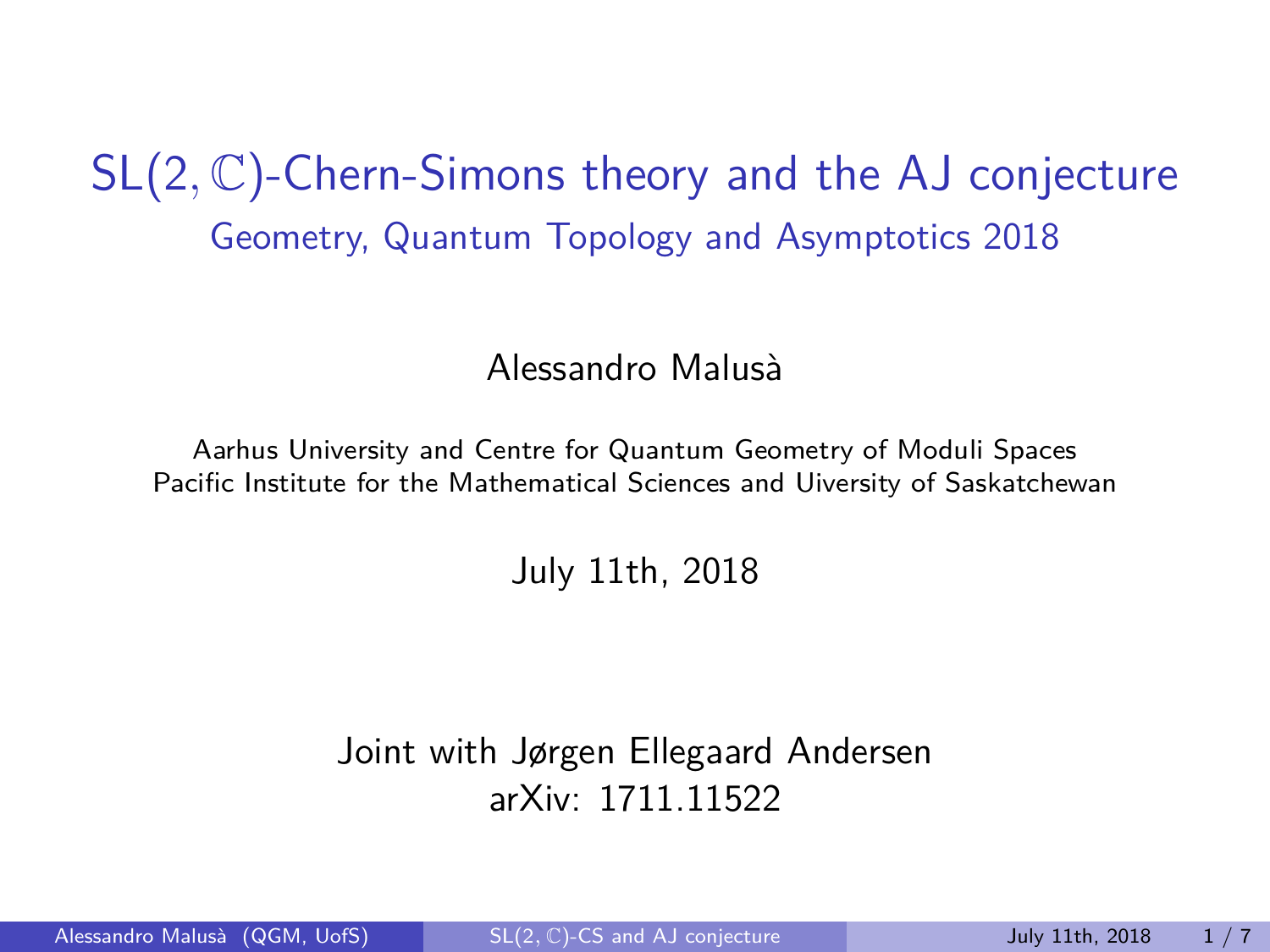### The partition function of the Teichmüller TQFT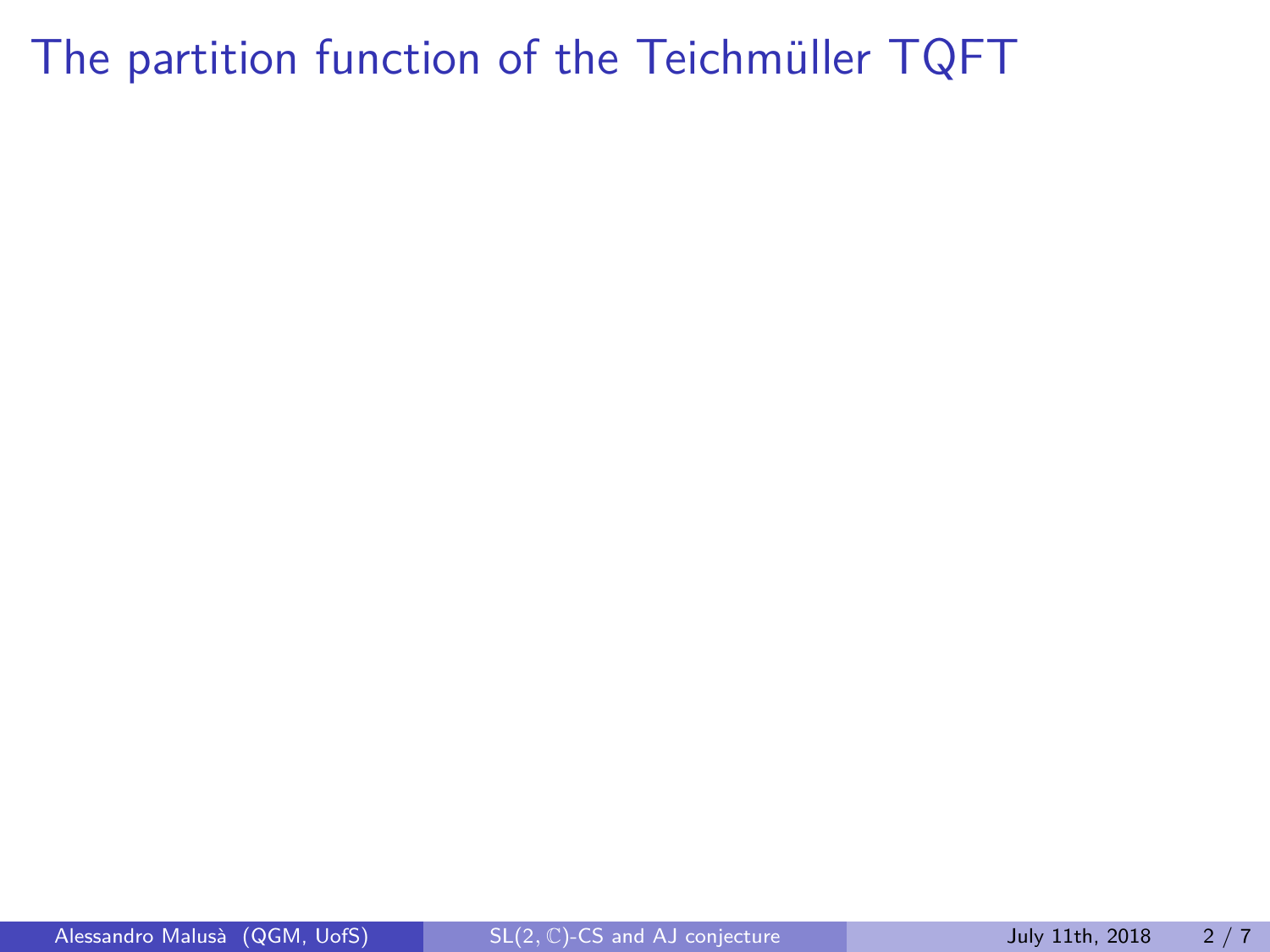### The partition function of the Teichmüller TQFT Let  $N\in\mathbb{Z}_{>0}$  be odd,  $\mathrm{b}\in S^1\subseteq\mathbb{C}$  with positive imaginary part, and set

$$
\mathbb{A}_N = \mathbb{R} \times \mathbb{Z}/N\mathbb{Z} \,, \qquad \mathbb{A}_N^{\mathbb{C}} = \mathbb{C} \times \mathbb{Z}/N\mathbb{Z} \,,
$$

as measured spaces.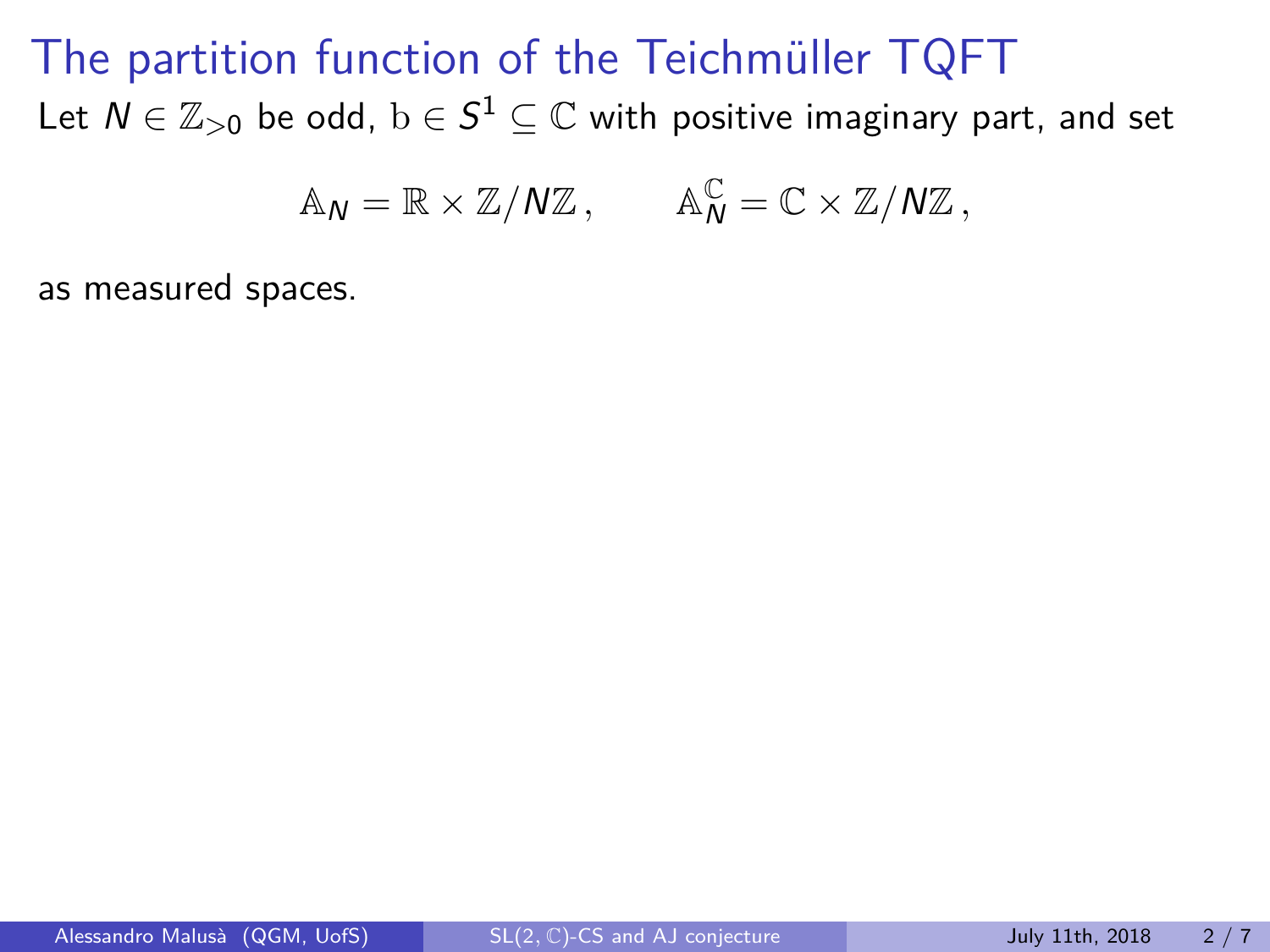### The partition function of the Teichmüller TQFT Let  $N\in\mathbb{Z}_{>0}$  be odd,  $\mathrm{b}\in S^1\subseteq\mathbb{C}$  with positive imaginary part, and set

 $\mathbb{A}_N = \mathbb{R} \times \mathbb{Z}/N\mathbb{Z}$ ,  $\mathbb{A}_N^{\mathbb{C}} = \mathbb{C} \times \mathbb{Z}/N\mathbb{Z}$ ,

as measured spaces.

#### Conjecture (Andersen-Kashaev 2014)

Let M be a closed oriented compact 3-manifold. For any hyperbolic knot  $K \subseteq M$ , there exists a two-parameter  $(b, N)$  family of smooth functions  $J_{MAK}^{(b,N)}$  $M_{M,K}^{(b,N)}(\mathbf{x})$  on  $\mathbb{A}_N$  which enjoys the following properties. For any fully balanced shaped ideal triangulation X of the complement of K in M, there exist a gauge-invariant real linear combination of dihedral angles *λ*, and a (gauge-dependent) real quadratic polynomial of dihedral angles *φ*, such that

$$
\mathcal{Z}_{\mathrm{b}}^{(N)}(X) = e^{ic_{\mathrm{b}}^2 \phi} \int_{\mathbb{A}_N} J_{M,K}^{(\mathrm{b},N)}(\mathbf{x}) e^{i\lambda c_{\mathrm{b}}x} d\mathbf{x}.
$$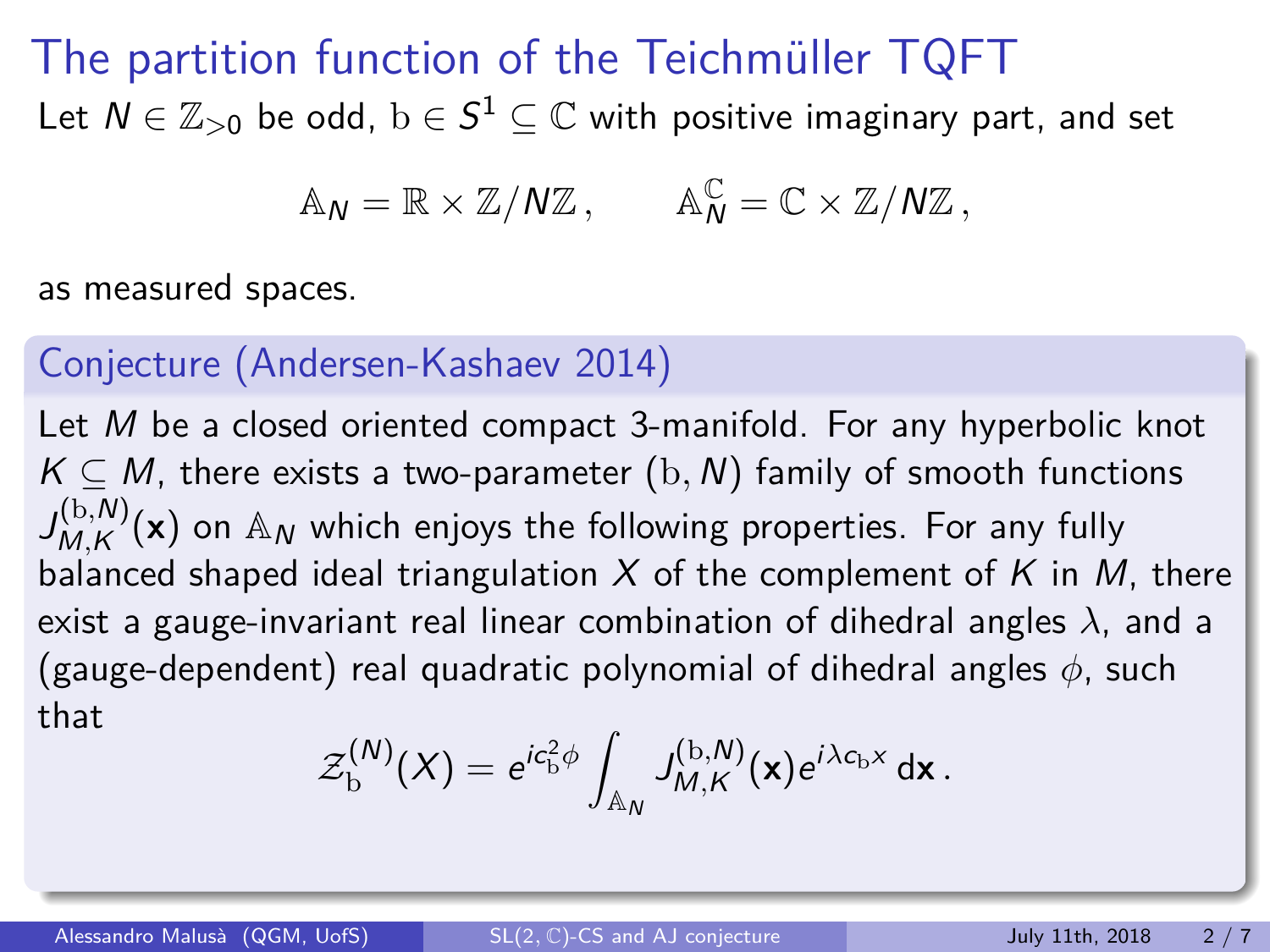### The partition function of the Teichmüller TQFT Let  $N\in\mathbb{Z}_{>0}$  be odd,  $\mathrm{b}\in S^1\subseteq\mathbb{C}$  with positive imaginary part, and set

$$
\mathbb{A}_N = \mathbb{R} \times \mathbb{Z}/N\mathbb{Z} \,, \qquad \mathbb{A}_N^{\mathbb{C}} = \mathbb{C} \times \mathbb{Z}/N\mathbb{Z} \,,
$$

as measured spaces.

#### Conjecture (Andersen-Kashaev 2014)

Let M be a closed oriented compact 3-manifold. For any hyperbolic knot  $K \subseteq M$ , there exists a two-parameter  $(b, N)$  family of smooth functions  $J_{MAK}^{(b,N)}$  $M_{M,K}^{(b,N)}(\mathbf{x})$  on  $\mathbb{A}_N$  which enjoys the following properties. For any fully balanced shaped ideal triangulation X of the complement of K in M, there exist a gauge-invariant real linear combination of dihedral angles *λ*, and a (gauge-dependent) real quadratic polynomial of dihedral angles *φ*, such that

$$
\mathcal{Z}_{\mathrm{b}}^{(N)}(X) = e^{ic_{\mathrm{b}}^2 \phi} \int_{\mathbb{A}_N} J_{M,K}^{(\mathrm{b},N)}(\mathbf{x}) e^{i\lambda c_{\mathrm{b}}x} d\mathbf{x}.
$$

[...asymptotic properties...]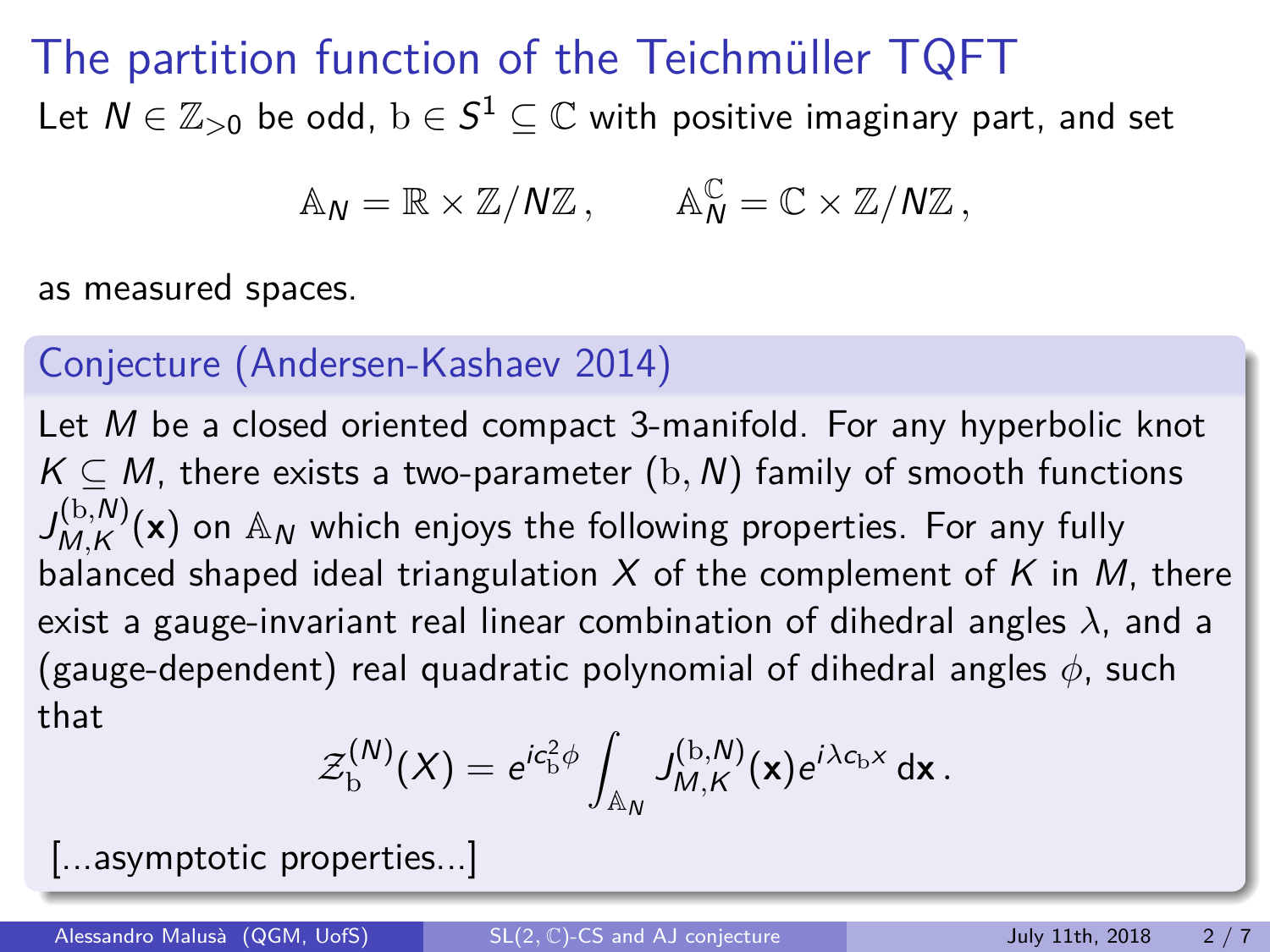Two examples:  $4_1$  (the figure-eight) and  $5_2$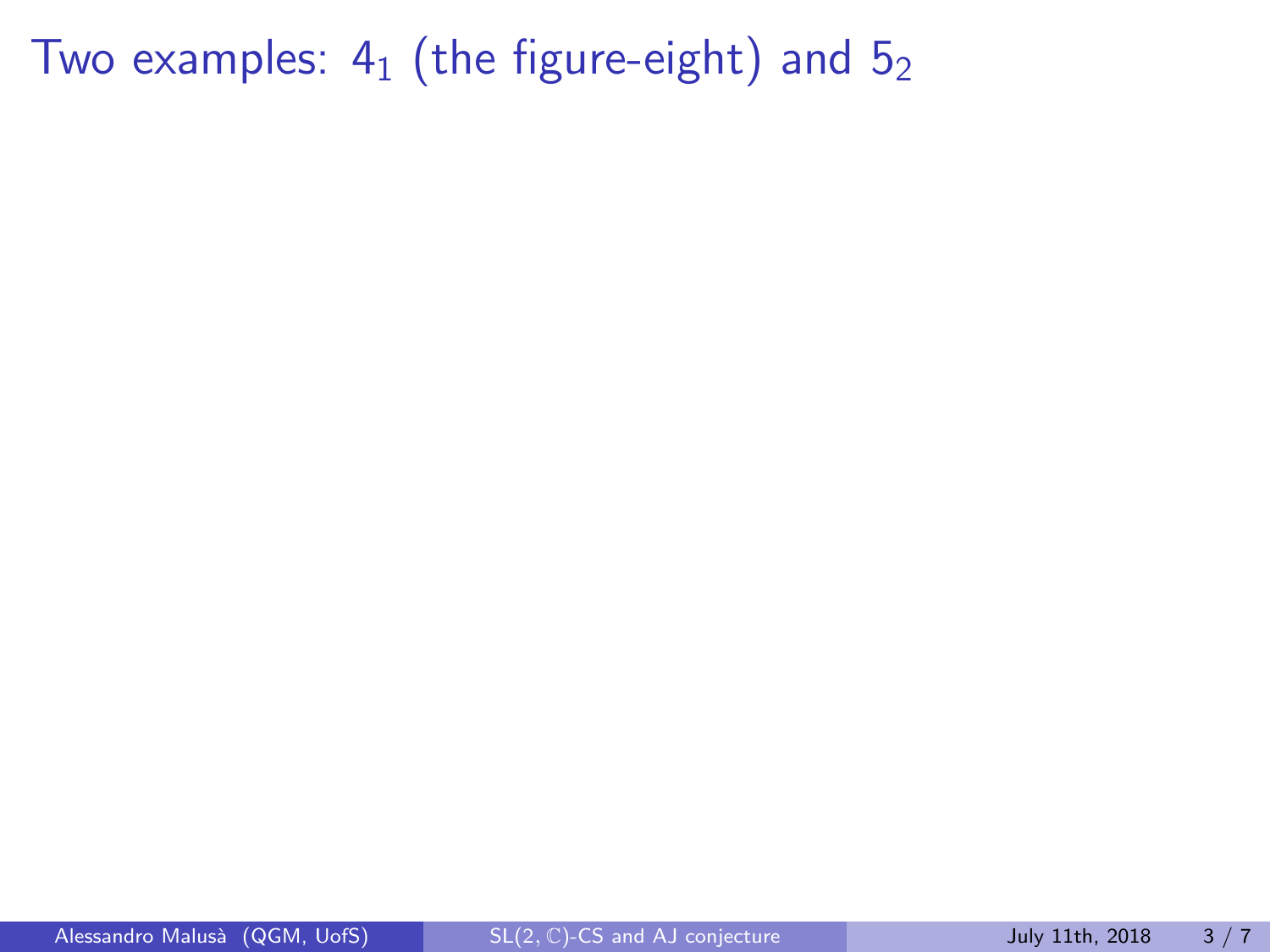Two examples:  $4_1$  (the figure-eight) and  $5_2$ 

$$
\begin{aligned} J_{S^3,4_1}^{(\mathrm{b},\mathrm{N})}(\mathbf{x})&=e^{4\pi i \frac{c_\mathrm{b} x}{\sqrt{N}}}\int_{\mathbb{A}_\mathrm{N}}\frac{\varphi_\mathrm{b}(\mathbf{x}-\mathbf{y})\langle \mathbf{x}-\mathbf{y}\rangle^{-2}}{\varphi_\mathrm{b}(\mathbf{y})\langle \mathbf{y}\rangle^{-2}}\,\mathsf{d}\mathbf{y}\,,\\ J_{S^3,5_2}^{(\mathrm{b},\mathrm{N})}(\mathbf{x})&=e^{2\pi i \frac{c_\mathrm{b} x}{\sqrt{N}}}\int_{\mathbb{A}_\mathrm{N}}\frac{\langle \mathbf{y}\rangle\,\langle \mathbf{x}\rangle^{-1}}{\varphi_\mathrm{b}(\mathbf{y}+\mathbf{x})\varphi_\mathrm{b}(\mathbf{y})\varphi_\mathrm{b}(\mathbf{y}-\mathbf{x})}\,\mathsf{d}\mathbf{y}\,. \end{aligned}
$$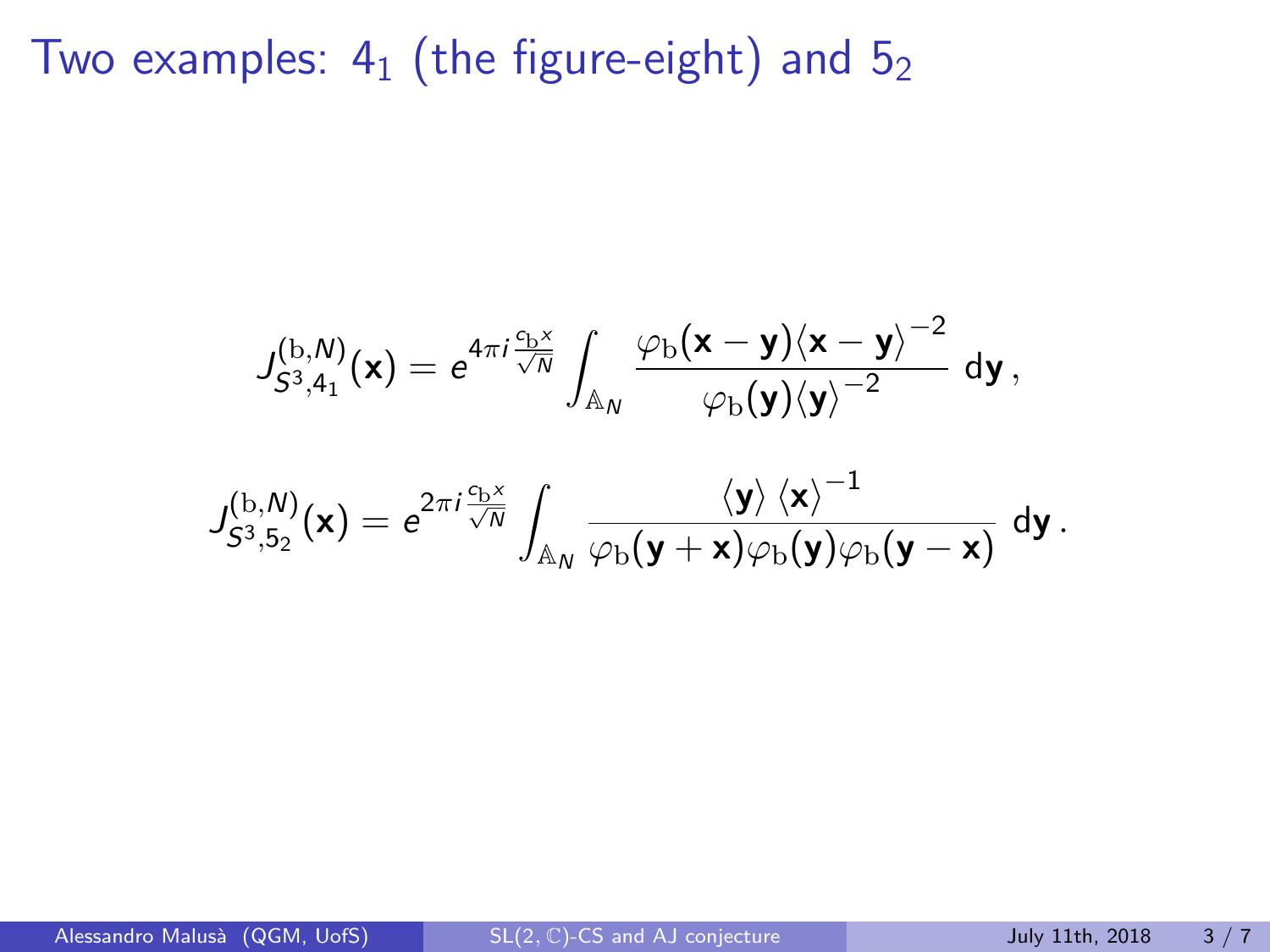Two examples:  $4_1$  (the figure-eight) and  $5_2$ 

$$
J_{S^3,4_1}^{(\mathrm{b},\mathrm{N})}(\mathbf{x}) = e^{4\pi i \frac{c_\mathrm{b}x}{\sqrt{\mathrm{N}}}} \int_{\mathbb{A}_\mathrm{N}} \frac{\varphi_\mathrm{b}(\mathbf{x}-\mathbf{y}) \langle \mathbf{x}-\mathbf{y} \rangle^{-2}}{\varphi_\mathrm{b}(\mathbf{y}) \langle \mathbf{y} \rangle^{-2}} \; \mathrm{d}\mathbf{y} \, ,
$$

$$
J_{S^3,5_2}^{(\mathrm{b},\mathrm{N})}(\mathbf{x}) = e^{2\pi i \frac{c_\mathrm{b}x}{\sqrt{\mathrm{N}}}} \int_{\mathbb{A}_\mathrm{N}} \frac{\langle \mathbf{y} \rangle \langle \mathbf{x} \rangle^{-1}}{\varphi_\mathrm{b}(\mathbf{y}+\mathbf{x}) \varphi_\mathrm{b}(\mathbf{y}) \varphi_\mathrm{b}(\mathbf{y}-\mathbf{x})} \; \mathrm{d}\mathbf{y} \, .
$$

where  $\varphi_{\rm b}$  is the level-N quantum dilogarithm.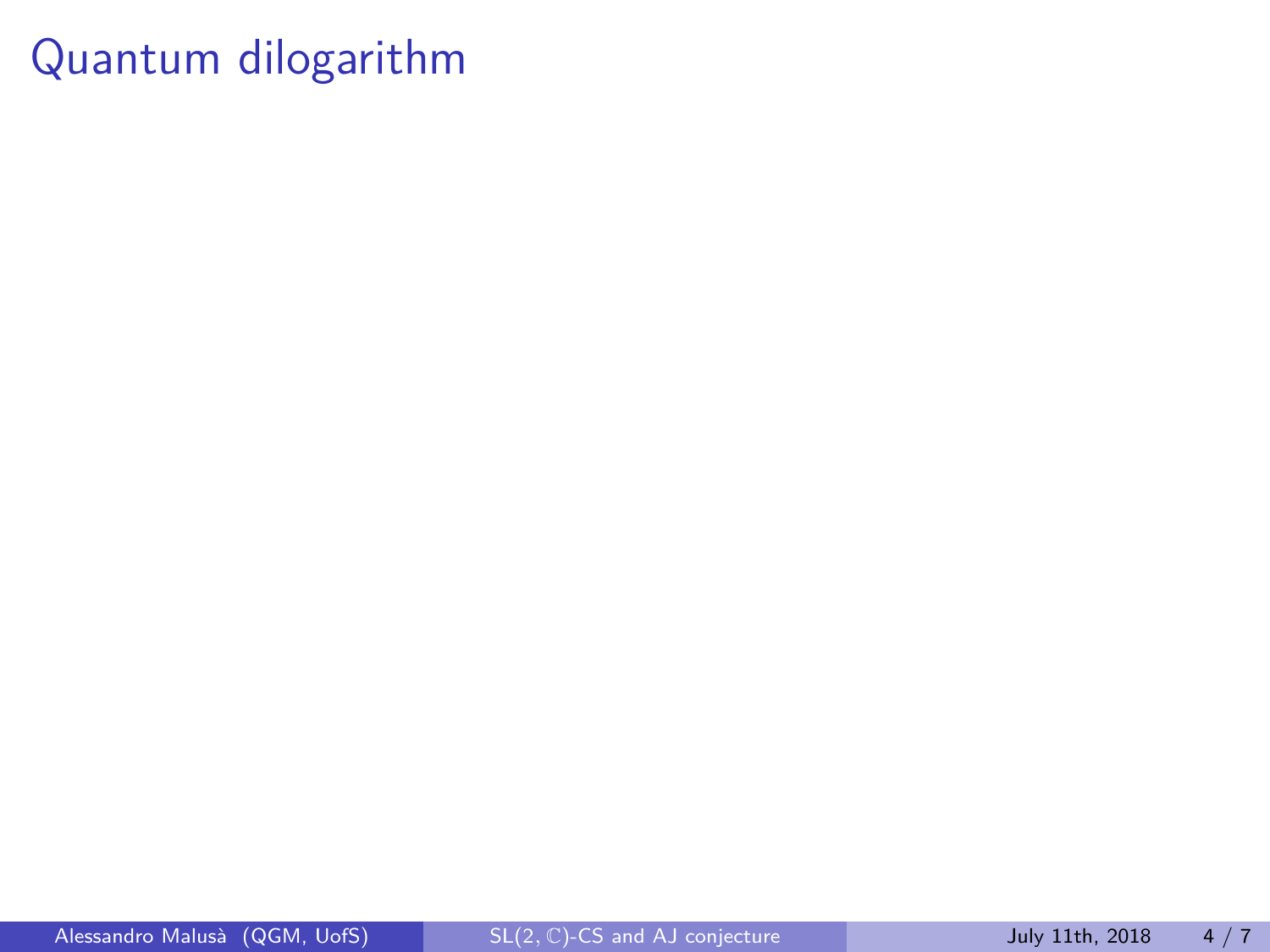$$
\varphi_{\rm b}\!\left(x - \frac{i{\rm b}}{\sqrt{N}}, n+1\right) = \left(1 - e^{-\frac{{\rm b}^2+1}{N}} e^{2\pi \frac{{\rm b}}{\sqrt{N}}x} e^{-2\pi i \frac{n}{N}}\right) \varphi_{\rm b}({\bf x})\,.
$$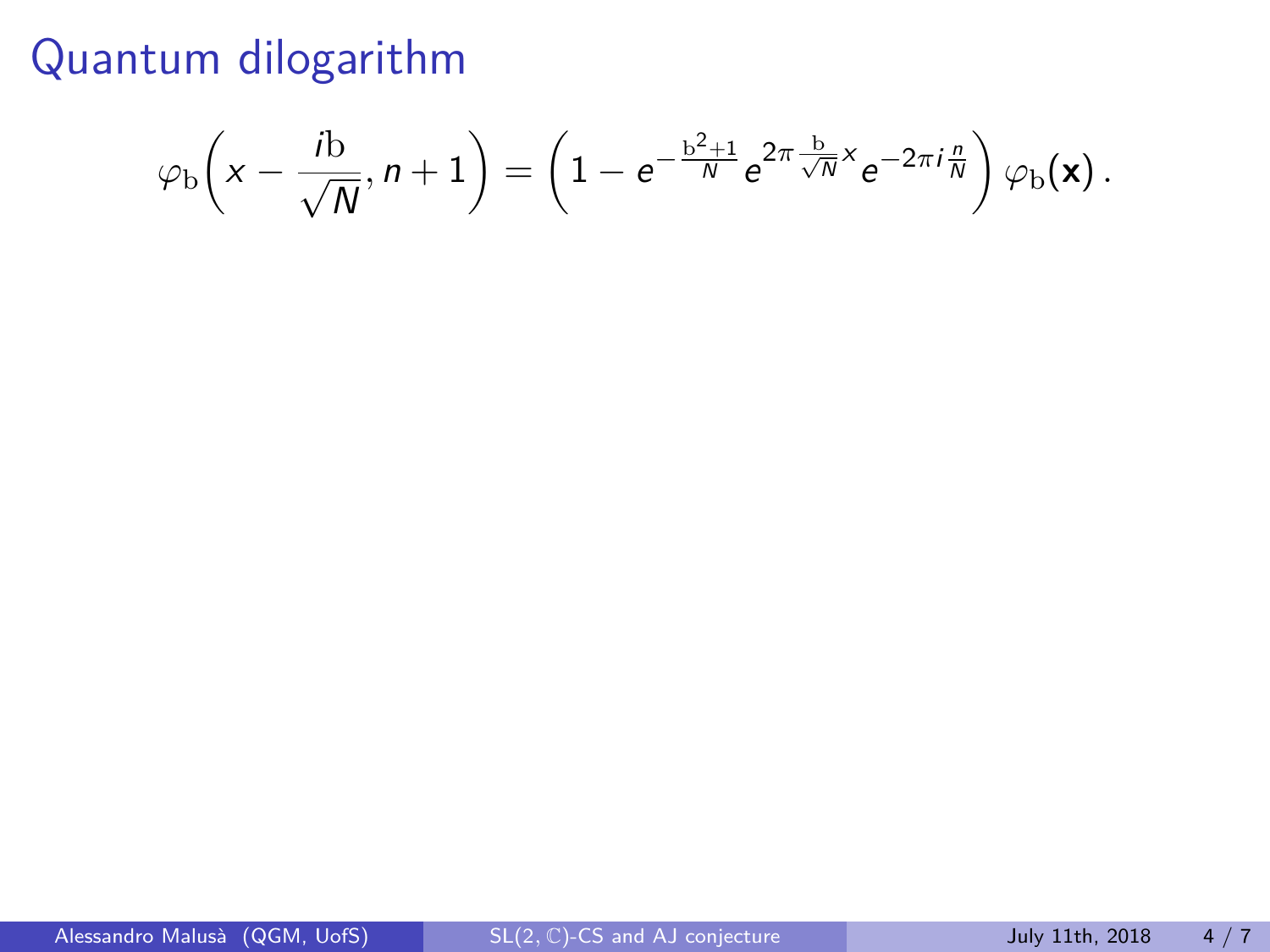$$
\varphi_{\rm b}\!\left(x-\frac{i{\rm b}}{\sqrt{N}},n+1\right)=\left(1-{\rm e}^{-\frac{{\rm b}^2+1}{N}}{\rm e}^{2\pi\frac{{\rm b}}{\sqrt{N}}x}{\rm e}^{-2\pi i\frac{n}{N}}\right)\varphi_{\rm b}(\textbf{x})\,.
$$

Define operators acting on meromorphic functions on  $\mathbb{A}_\mathsf{N}^\mathbb{C}$ N

$$
\widehat{m}_{\mathbf{x}}f(\mathbf{x}) = e^{-2\pi \frac{\mathbf{b}\mathbf{x}}{\sqrt{N}}} e^{2\pi i \frac{n}{N}}f(\mathbf{x}), \qquad \widehat{\ell}_{\mathbf{x}}f(x,n) := f\left(x - \frac{i\mathbf{b}}{\sqrt{N}}, n+1\right),
$$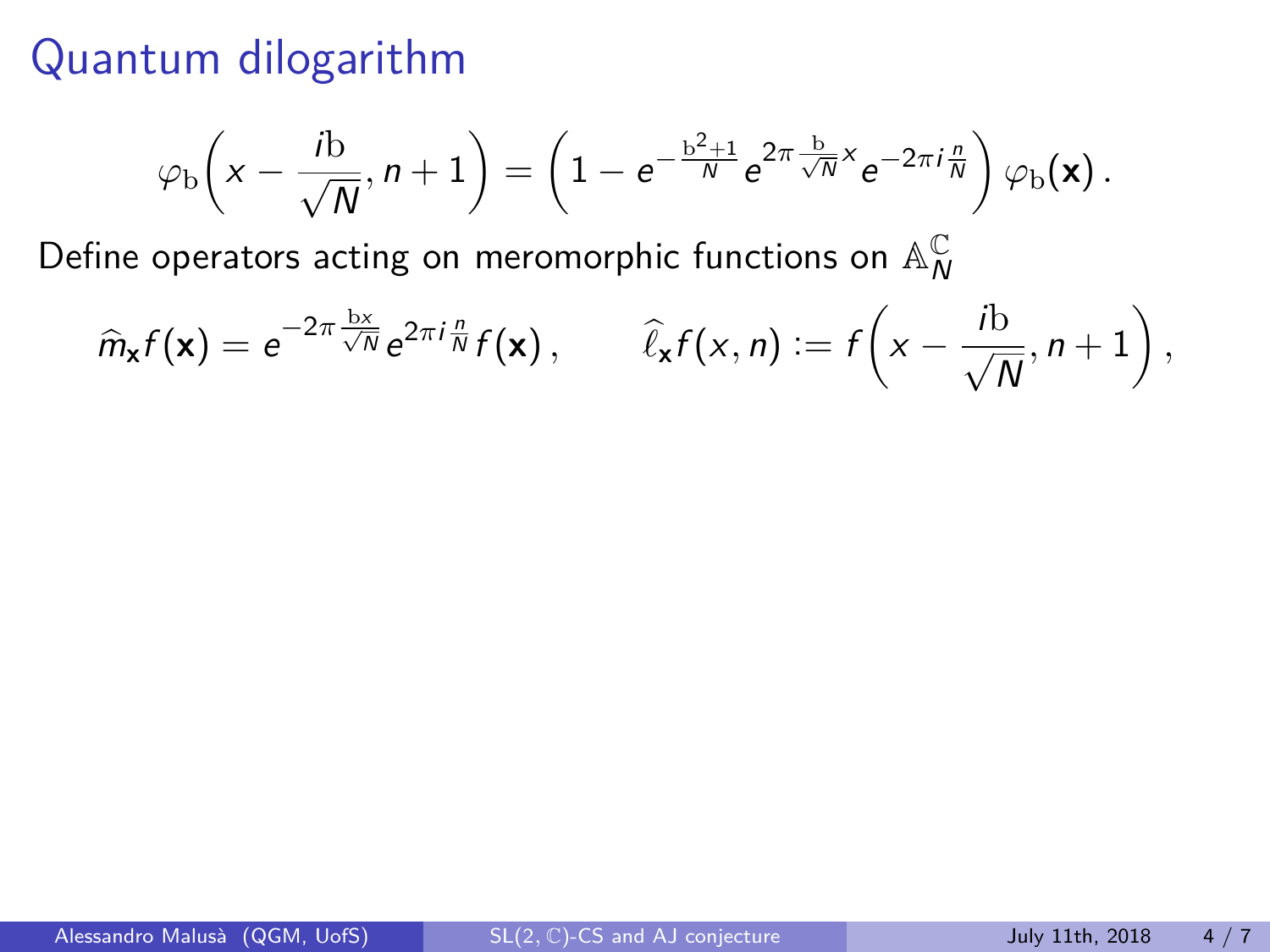$$
\varphi_{\rm b}\!\left(x-\frac{i{\rm b}}{\sqrt{N}},n+1\right)=\left(1-{\rm e}^{-\frac{{\rm b}^2+1}{N}}{\rm e}^{2\pi\frac{{\rm b}}{\sqrt{N}}x}{\rm e}^{-2\pi i\frac{n}{N}}\right)\varphi_{\rm b}(\textbf{x})\,.
$$

Define operators acting on meromorphic functions on  $\mathbb{A}_\mathsf{N}^\mathbb{C}$ N

$$
\widehat{m}_{\mathbf{x}}f(\mathbf{x}) = e^{-2\pi \frac{\mathbf{b}\mathbf{x}}{\sqrt{N}}}e^{2\pi i \frac{n}{N}}f(\mathbf{x}), \qquad \widehat{\ell}_{\mathbf{x}}f(x,n) := f\left(x - \frac{i\mathbf{b}}{\sqrt{N}}, n+1\right),
$$

so

$$
\widehat{\ell}_{\mathbf{x}}\varphi_{\mathrm{b}}(\mathbf{x}) = \left(1 + q^{-\frac{1}{2}}\widehat{m}_{\mathbf{x}}^{-1}\right)\varphi_{\mathrm{b}}(\mathbf{x}) \quad \text{for } q^{\frac{1}{2}} := -e^{\pi i \frac{\mathrm{b}^2+1}{N}}.
$$

Theorem (Weil-Gel'fand-Zak transform)

There exists a unitary isomorphism

$$
\mathcal{H}\to L^2(\mathbb{A}_N)\,,
$$

mapping the quantum operators associated to m and  $\ell$  to  $\hat{m}_x$  and  $\hat{\ell}_x$ , respectively.

Alessandro Malusà (QGM, UofS) SL(2, C)-CS and AJ conjecture July 11th, 2018 4/7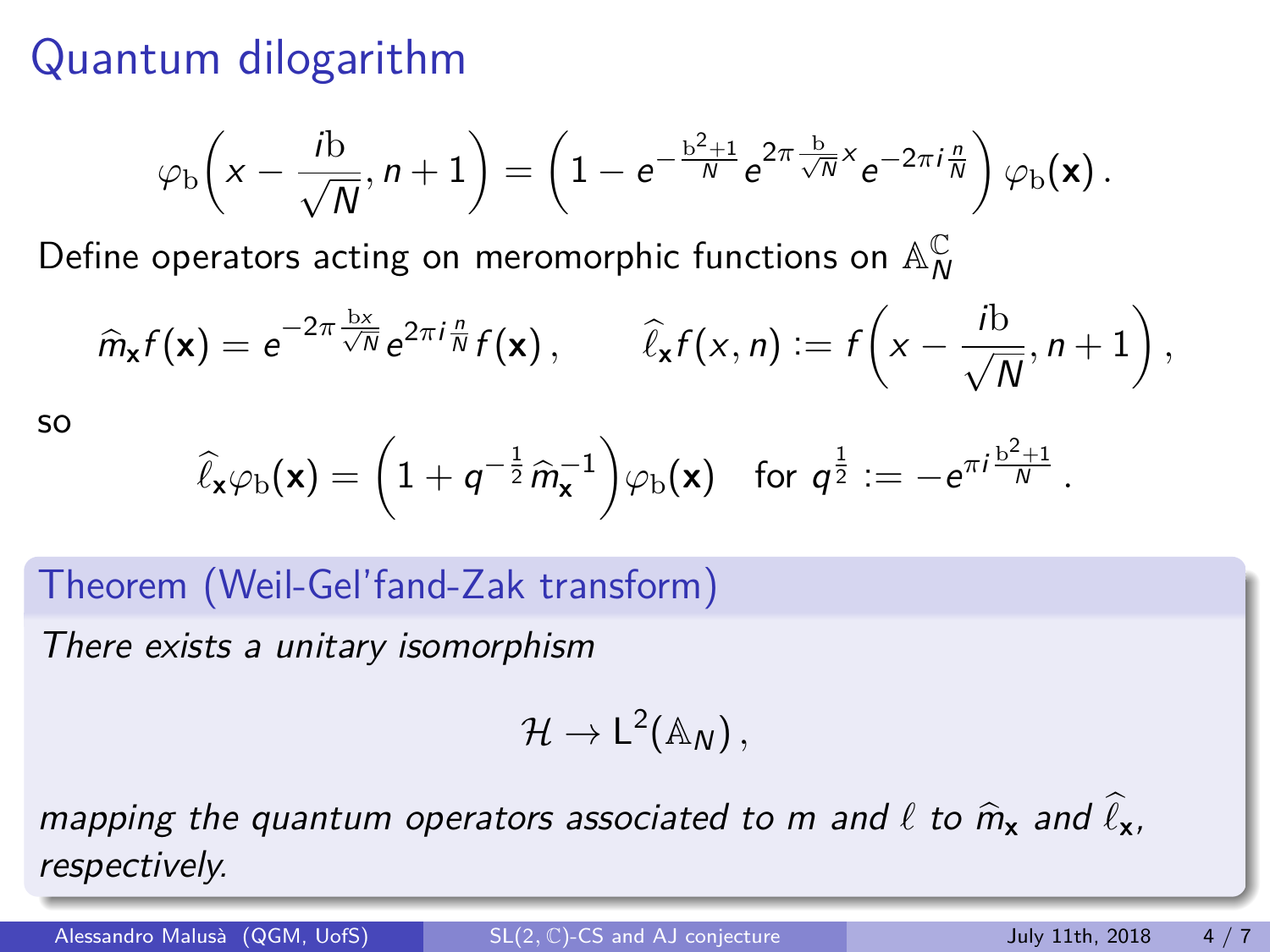# Complex  $\hat{A}$ -polynomial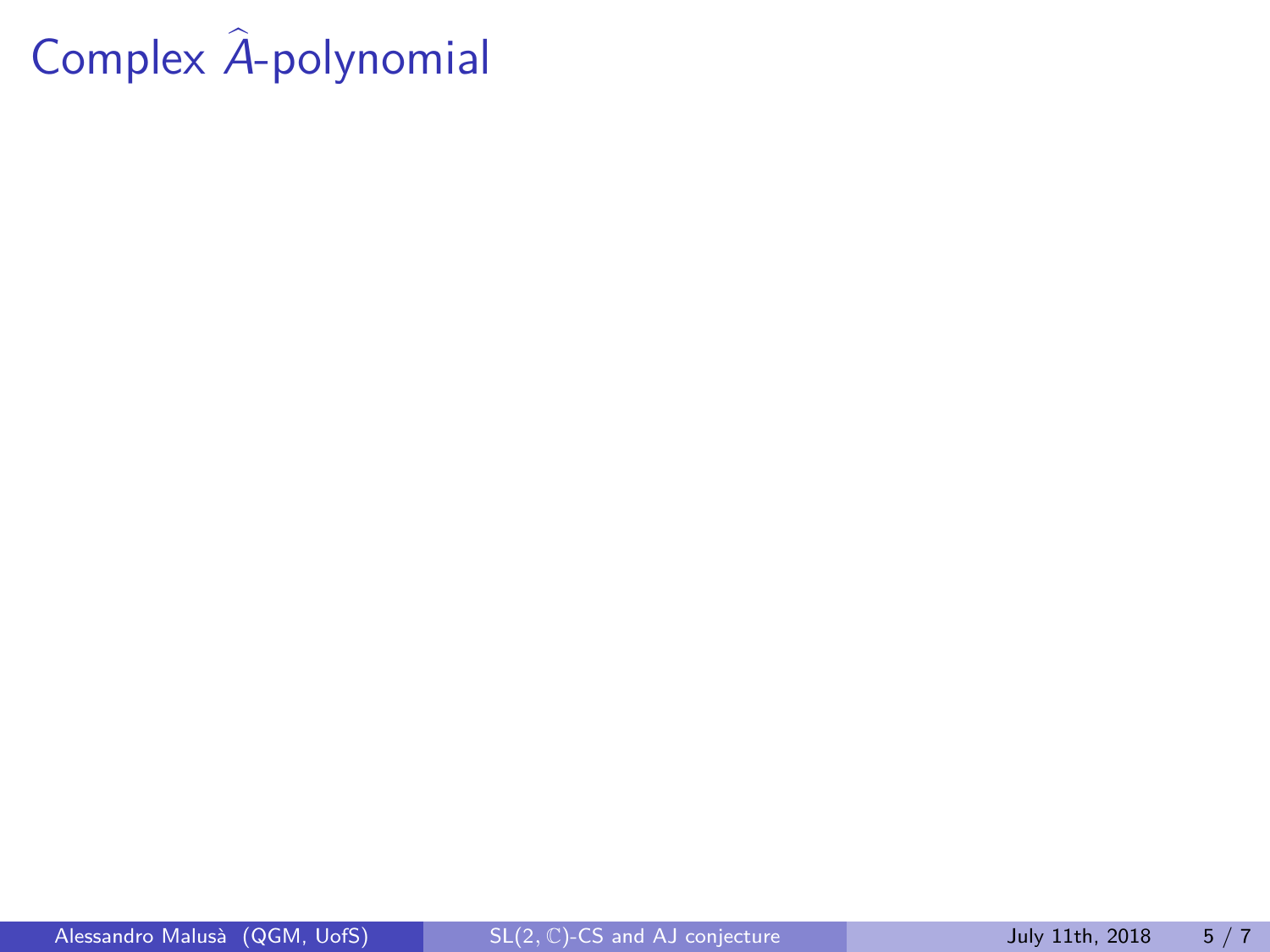# Complex  $\hat{A}$ -polynomial

If  $f\colon \mathbb{A}_N^\mathbb{C}\to \mathbb{C}$  is meromorphic, one can define a special element  $\widehat A_f^\mathbb{C}\in \mathcal{I}(f).$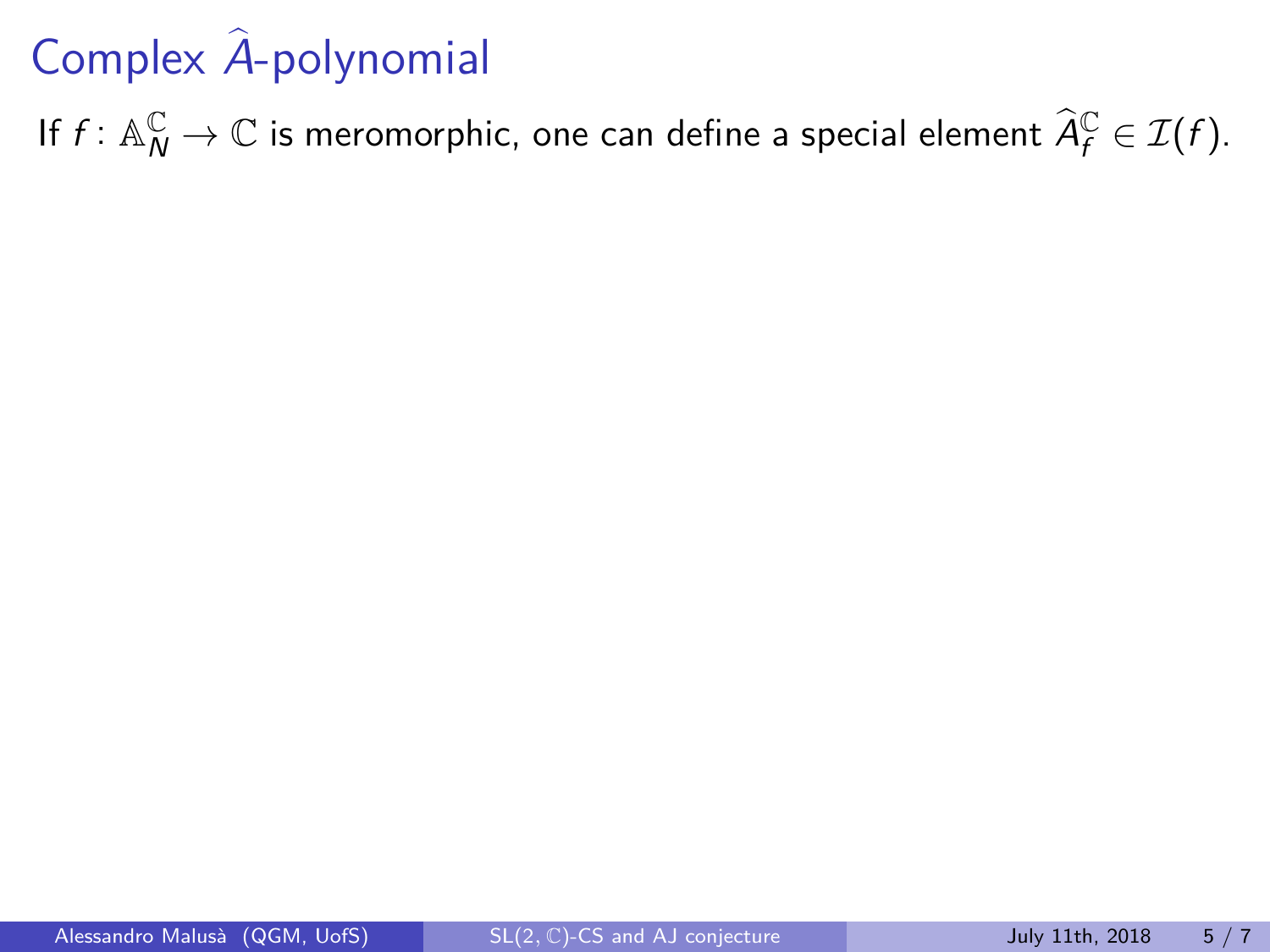# Complex  $\hat{A}$ -polynomial

If  $f: \mathbb{A}_{N}^{\mathbb{C}} \to \mathbb{C}$  is meromorphic, one can define a special element  $\widehat{A}_{f}^{\mathbb{C}} \in \mathcal{I}(f)$ . Suppose that for a knot  $K \subseteq M$  one has

$$
J_{M,K}^{(\mathrm{b},N)}(\mathbf{x})=\int_{\mathbb{A}_N^h}\Phi(\mathbf{x},\mathbf{x}_1,\ldots,\mathbf{x}_h)\,\mathrm{d}\mathbf{x}_1\ldots\mathrm{d}\mathbf{x}_h\,,
$$

Φ a product of dilogarithms and exponentials of degree-2 polynomials.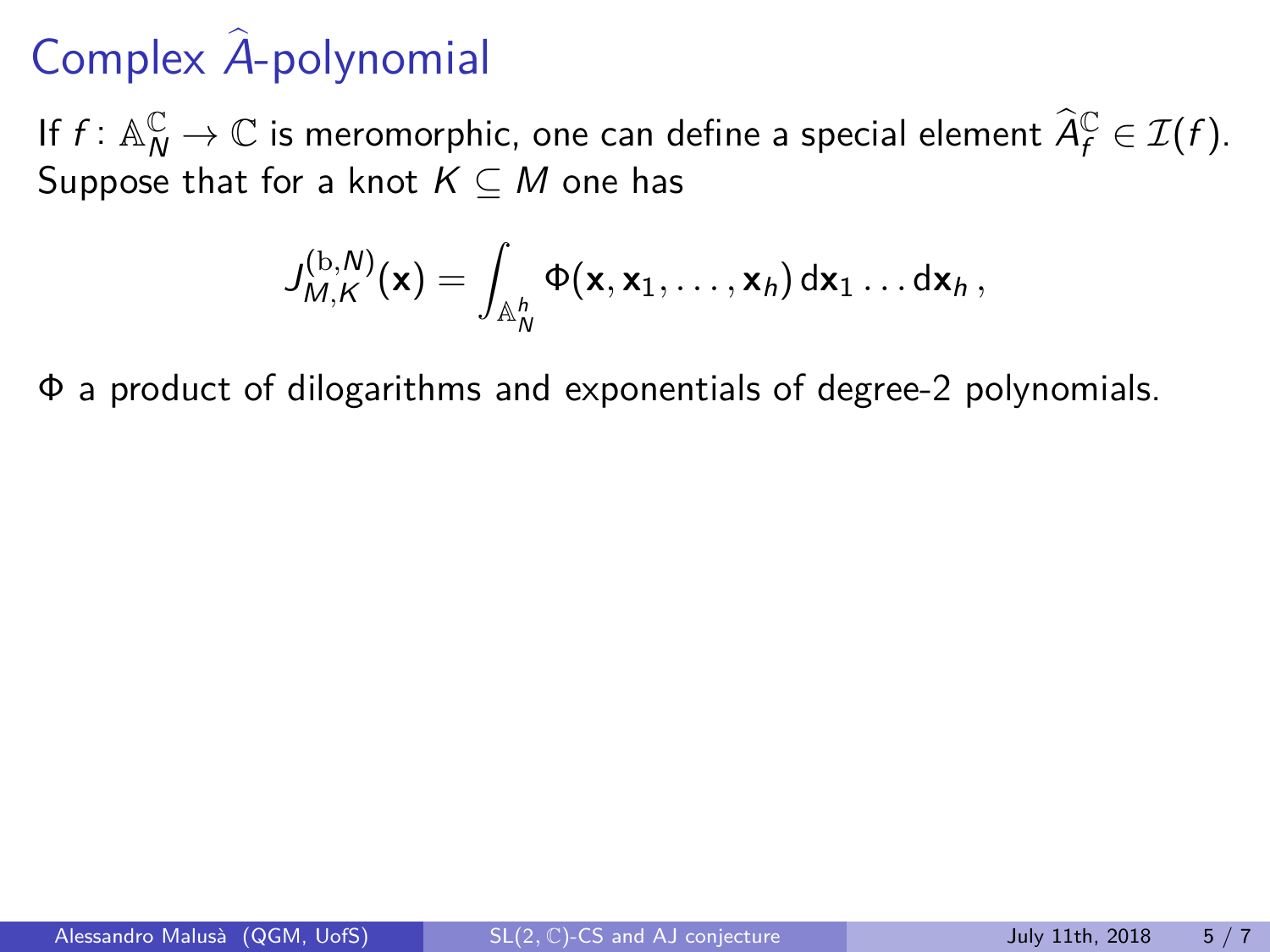If  $f: \mathbb{A}_{N}^{\mathbb{C}} \to \mathbb{C}$  is meromorphic, one can define a special element  $\widehat{A}_{f}^{\mathbb{C}} \in \mathcal{I}(f)$ . Suppose that for a knot  $K \subseteq M$  one has

$$
J_{M,K}^{(\mathrm{b},N)}(\mathsf{x})=\int_{\mathbb{A}_N^h}\Phi(\mathsf{x},\mathsf{x}_1,\ldots,\mathsf{x}_h)\,\mathrm{d}\mathsf{x}_1\ldots\mathrm{d}\mathsf{x}_h\,,
$$

Φ a product of dilogarithms and exponentials of degree-2 polynomials.

• For each  $j = 0, \ldots, h$  find a rational function  $p_i$  such that

$$
\widehat{\ell}_j\Phi=p_j(\widehat{m}_{\mathbf{x}},\widehat{m}_1,\ldots,\widehat{m}_h)\Phi\,;
$$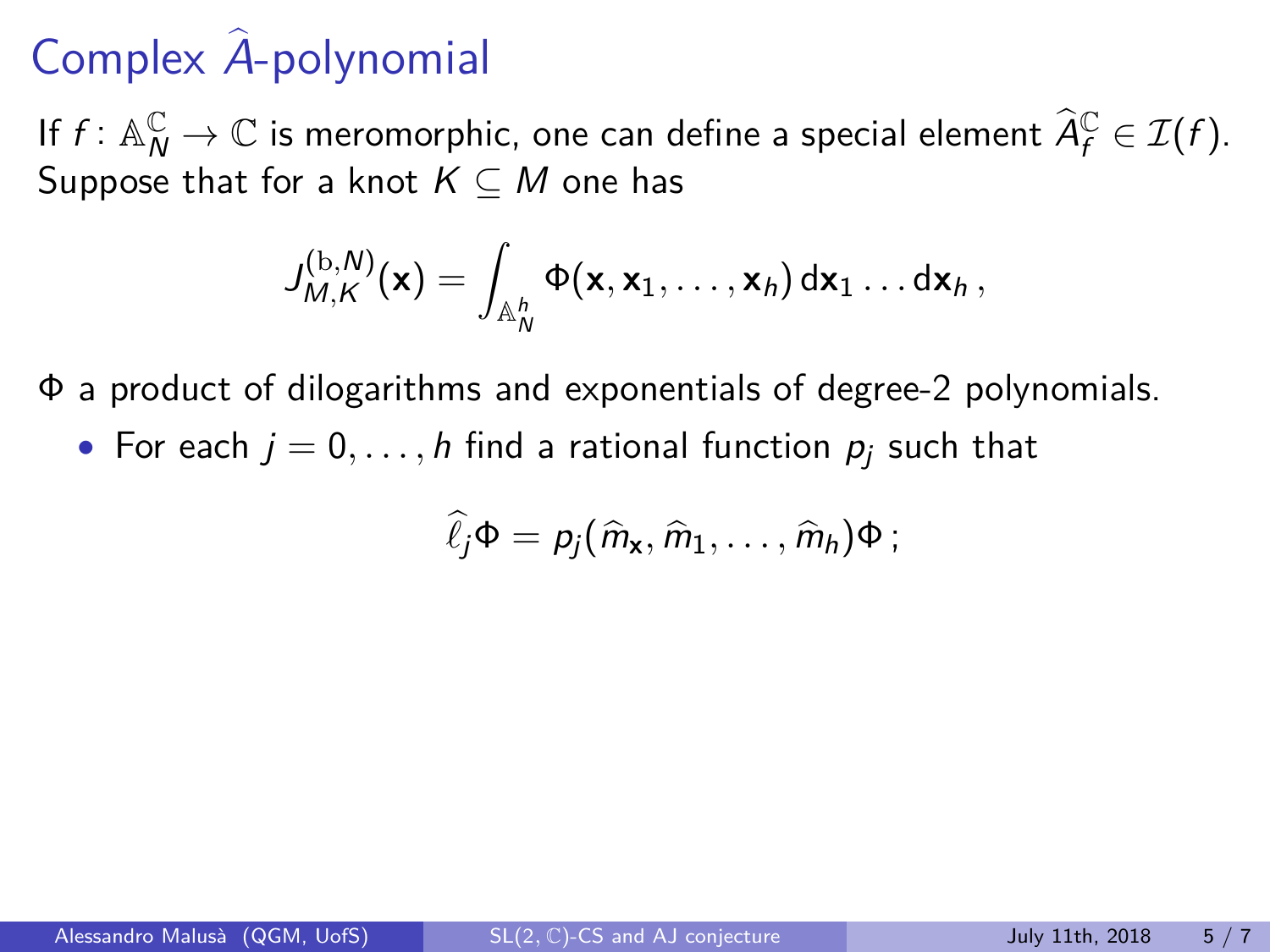If  $f: \mathbb{A}_{N}^{\mathbb{C}} \to \mathbb{C}$  is meromorphic, one can define a special element  $\widehat{A}_{f}^{\mathbb{C}} \in \mathcal{I}(f)$ . Suppose that for a knot  $K \subseteq M$  one has

$$
J_{M,K}^{(\mathrm{b},N)}(\mathsf{x})=\int_{\mathbb{A}_N^h}\Phi(\mathsf{x},\mathsf{x}_1,\ldots,\mathsf{x}_h)\,\mathrm{d}\mathsf{x}_1\ldots\mathrm{d}\mathsf{x}_h\,,
$$

Φ a product of dilogarithms and exponentials of degree-2 polynomials.

• For each  $j = 0, \ldots, h$  find a rational function  $p_i$  such that

$$
\widehat{\ell}_j\Phi=p_j(\widehat{m}_{\mathbf{x}},\widehat{m}_1,\ldots,\widehat{m}_h)\Phi\,;
$$

• Give common denominators and find polynomials  $g_j$  in  $\widehat{m}_j, \ell_j;$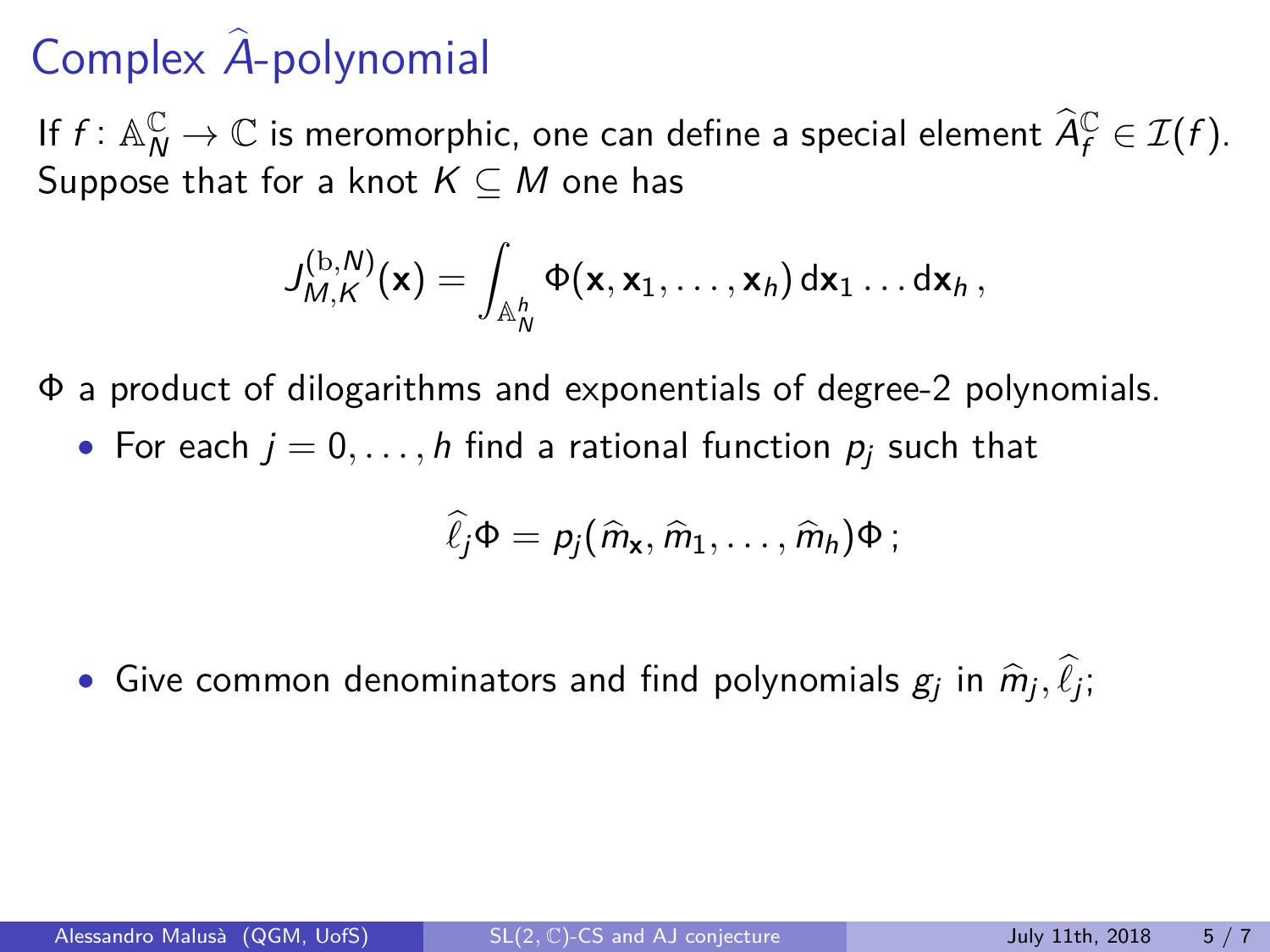If  $f: \mathbb{A}_{N}^{\mathbb{C}} \to \mathbb{C}$  is meromorphic, one can define a special element  $\widehat{A}_{f}^{\mathbb{C}} \in \mathcal{I}(f)$ . Suppose that for a knot  $K \subseteq M$  one has

$$
J_{M,K}^{(\mathrm{b},N)}(\mathsf{x})=\int_{\mathbb{A}_N^h}\Phi(\mathsf{x},\mathsf{x}_1,\ldots,\mathsf{x}_h)\,\mathrm{d}\mathsf{x}_1\ldots\mathrm{d}\mathsf{x}_h\,,
$$

Φ a product of dilogarithms and exponentials of degree-2 polynomials.

• For each  $j = 0, \ldots, h$  find a rational function  $p_i$  such that

$$
\widehat{\ell}_j\Phi=p_j(\widehat{m}_{\mathbf{x}},\widehat{m}_1,\ldots,\widehat{m}_h)\Phi\,;
$$

- Give common denominators and find polynomials  $g_j$  in  $\widehat{m}_j, \ell_j;$
- Eliminate the variables  $\hat{m}_1, \ldots, \hat{m}_h$  to find a polynomial in  $\hat{m}_x, \ell_x, \ldots, \hat{\ell}_h$  $\ell_1, \ldots, \ell_h$  annihilating  $\Phi$ ;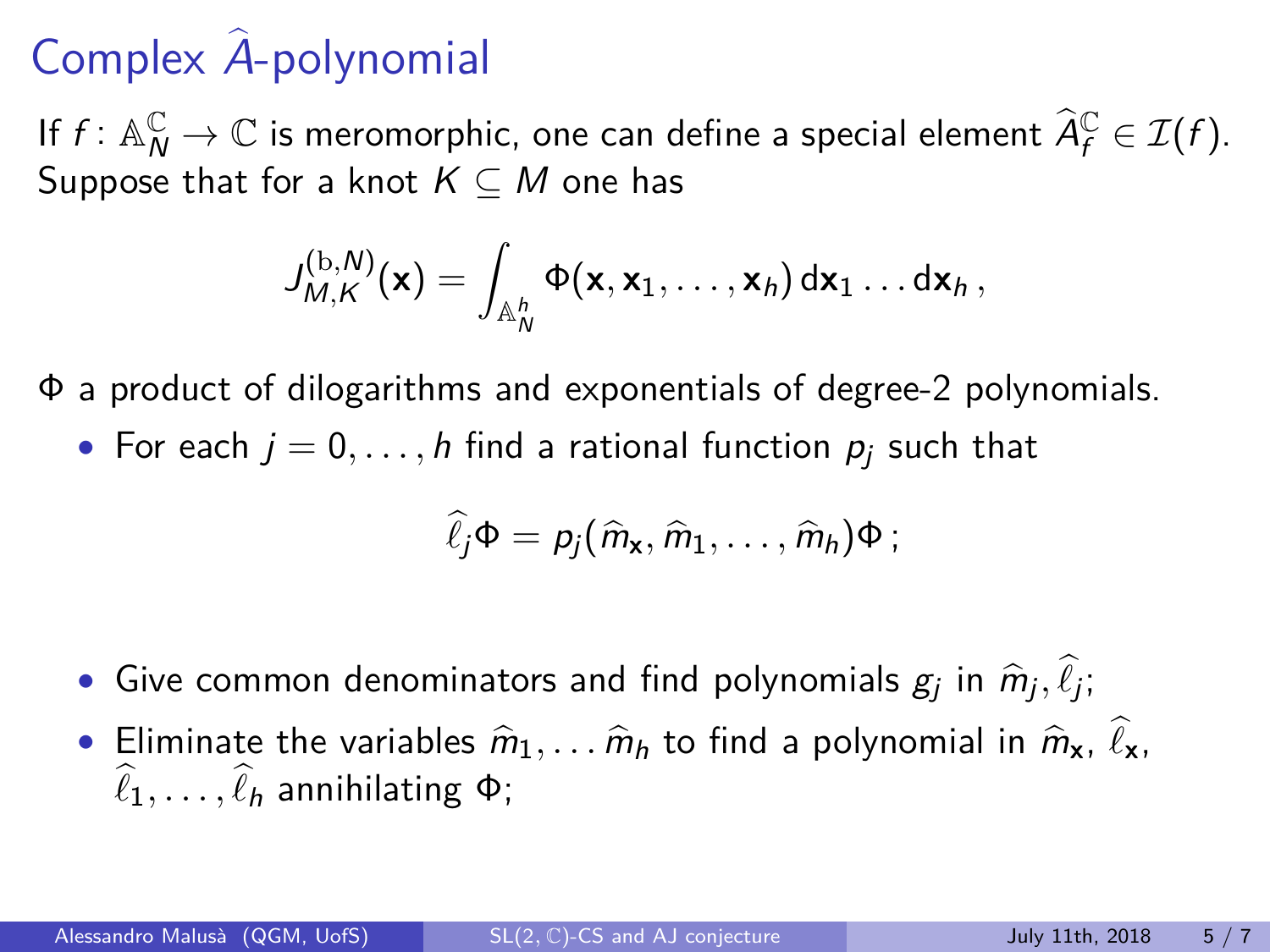If  $f: \mathbb{A}_{N}^{\mathbb{C}} \to \mathbb{C}$  is meromorphic, one can define a special element  $\widehat{A}_{f}^{\mathbb{C}} \in \mathcal{I}(f)$ . Suppose that for a knot  $K \subseteq M$  one has

$$
J_{M,K}^{(\mathrm{b},N)}(\mathsf{x})=\int_{\mathbb{A}_N^h}\Phi(\mathsf{x},\mathsf{x}_1,\ldots,\mathsf{x}_h)\,\mathrm{d}\mathsf{x}_1\ldots\mathrm{d}\mathsf{x}_h\,,
$$

Φ a product of dilogarithms and exponentials of degree-2 polynomials.

• For each  $j = 0, \ldots, h$  find a rational function  $p_i$  such that

$$
\widehat{\ell}_j\Phi=p_j(\widehat{m}_{\mathbf{x}},\widehat{m}_1,\ldots,\widehat{m}_h)\Phi\,;
$$

- Give common denominators and find polynomials  $g_j$  in  $\widehat{m}_j, \ell_j;$
- Eliminate the variables  $\hat{m}_1, \ldots, \hat{m}_h$  to find a polynomial in  $\hat{m}_x, \ell_x, \ldots, \hat{\ell}_h$  $\ell_1, \ldots, \ell_h$  annihilating  $\Phi$ ;
- *Carefully* evaluate  $\hat{\ell}_i = 1$  and take the polynomial out of the integral.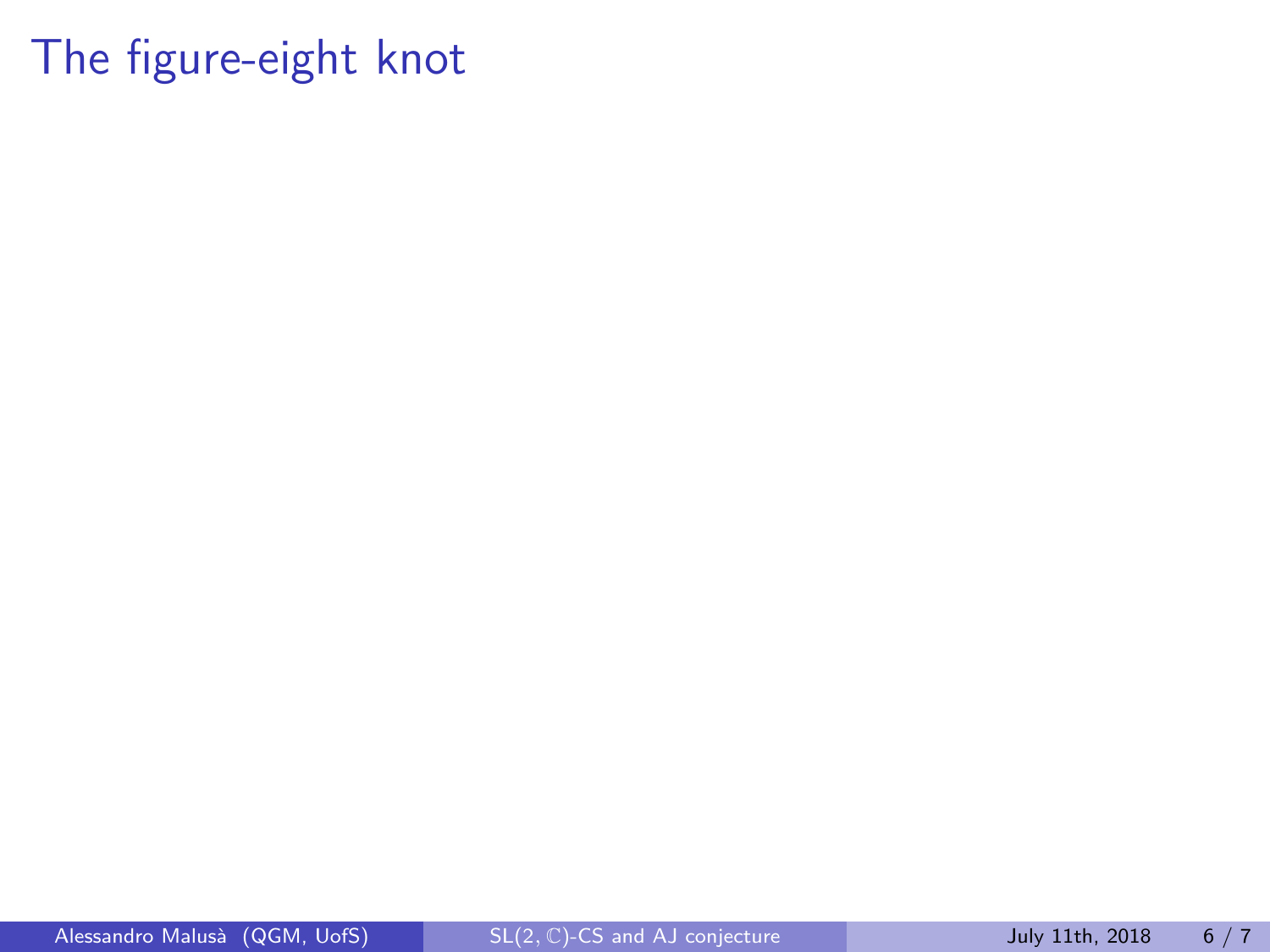$$
\Phi(\mathbf{x},\mathbf{y}) = e^{4\pi i \frac{c_{\rm b}x}{\sqrt{N}}}\frac{\varphi_{\rm b}(\mathbf{x}-\mathbf{y})\langle \mathbf{x}-\mathbf{y}\rangle^{-2}}{\varphi_{\rm b}(\mathbf{y})\langle \mathbf{y}\rangle^{-2}}\,,
$$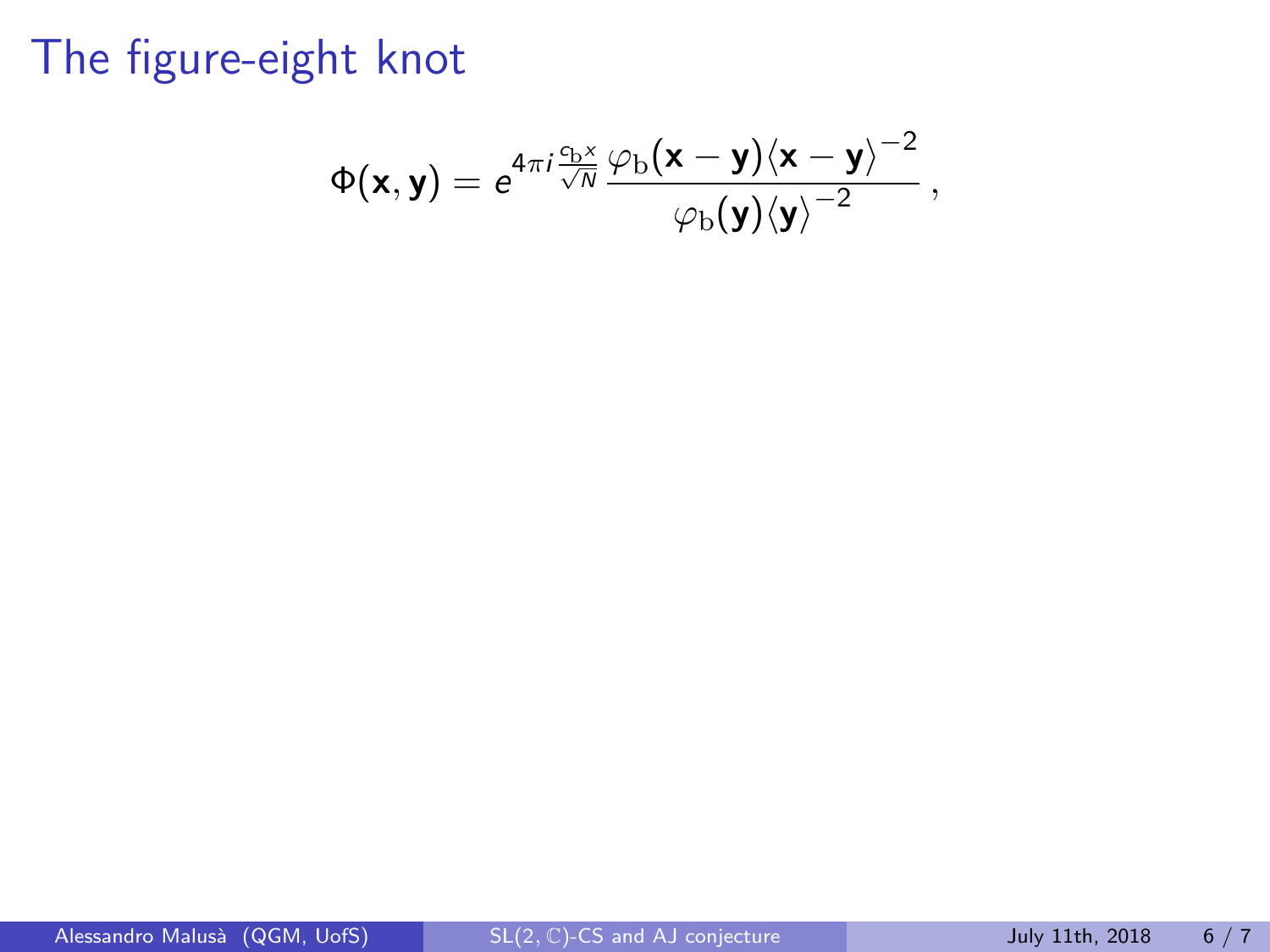$$
\Phi(\mathbf{x}, \mathbf{y}) = e^{4\pi i \frac{c_{\rm b}x}{\sqrt{N}} \frac{\varphi_{\rm b}(\mathbf{x} - \mathbf{y}) \langle \mathbf{x} - \mathbf{y} \rangle^{-2}}{\varphi_{\rm b}(\mathbf{y}) \langle \mathbf{y} \rangle^{-2}},
$$

$$
g_{\mathbf{x}} = \hat{\ell}_{\mathbf{x}} \hat{m}_{\mathbf{y}}^2 - q^{\frac{1}{2}} \hat{m}_{\mathbf{x}} \hat{m}_{\mathbf{y}} - q \hat{m}_{\mathbf{x}}^2,
$$

$$
g_{\mathbf{y}} = \hat{\ell}_{\mathbf{y}} \hat{m}_{\mathbf{x}} \hat{m}_{\mathbf{y}}^2 + q^{\frac{1}{2}} (\hat{\ell}_{\mathbf{y}} \hat{m}_{\mathbf{x}}^2 + \hat{\ell}_{\mathbf{y}} \hat{m}_{\mathbf{x}} - q) \hat{m}_{\mathbf{y}} + q \hat{\ell}_{\mathbf{y}} \hat{m}_{\mathbf{x}}^2.
$$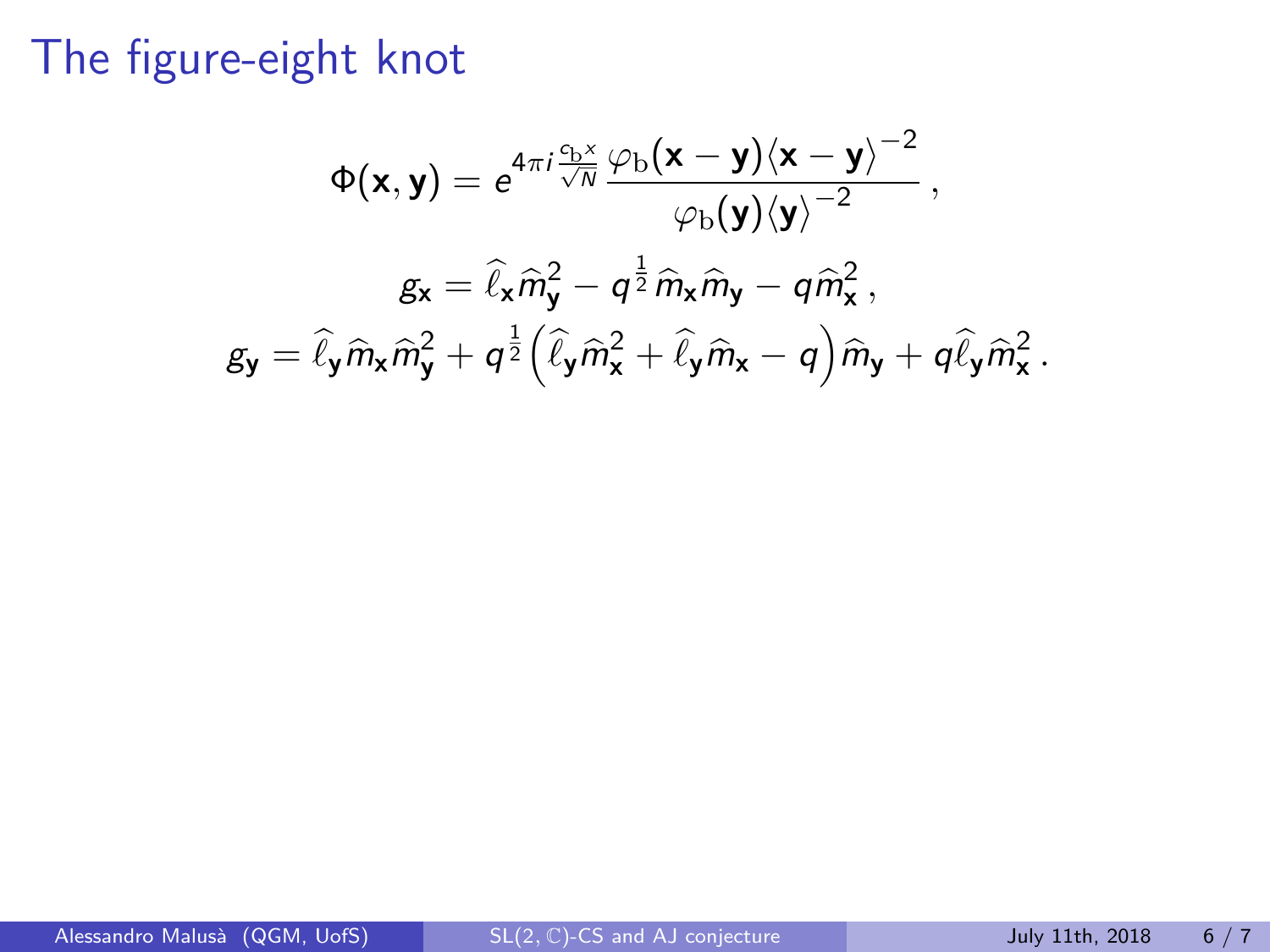$$
\Phi(\mathbf{x}, \mathbf{y}) = e^{4\pi i \frac{c_{\mathbf{b}}x}{\sqrt{N}}} \frac{\varphi_{\mathbf{b}}(\mathbf{x} - \mathbf{y}) \langle \mathbf{x} - \mathbf{y} \rangle^{-2}}{\varphi_{\mathbf{b}}(\mathbf{y}) \langle \mathbf{y} \rangle^{-2}},
$$
  

$$
\hat{A} = q^2 \hat{\ell}_{\mathbf{y}}^2 \left( q \hat{\ell}_{\mathbf{y}} \hat{m}_{\mathbf{x}}^2 - 1 \right) \hat{m}_{\mathbf{x}}^2 \hat{\ell}_{\mathbf{x}}^2
$$

$$
- \left( q^2 \hat{\ell}_{\mathbf{y}} \hat{m}_{\mathbf{x}}^2 - 1 \right) \left( q^4 \hat{\ell}_{\mathbf{y}}^2 \hat{m}_{\mathbf{x}}^4 - q^3 \hat{\ell}_{\mathbf{y}}^2 \hat{m}_{\mathbf{x}}^3 - q(q^2 + 1) \hat{\ell}_{\mathbf{y}} \hat{m}_{\mathbf{x}}^2 - q \hat{\ell}_{\mathbf{y}} \hat{m}_{\mathbf{x}} + 1 \right) \hat{\ell}_{\mathbf{x}}
$$

$$
+ q^2 \hat{\ell}_{\mathbf{y}} \left( q^3 \hat{\ell}_{\mathbf{y}} \hat{m}_{\mathbf{x}}^2 - 1 \right) \hat{m}_{\mathbf{x}}^2.
$$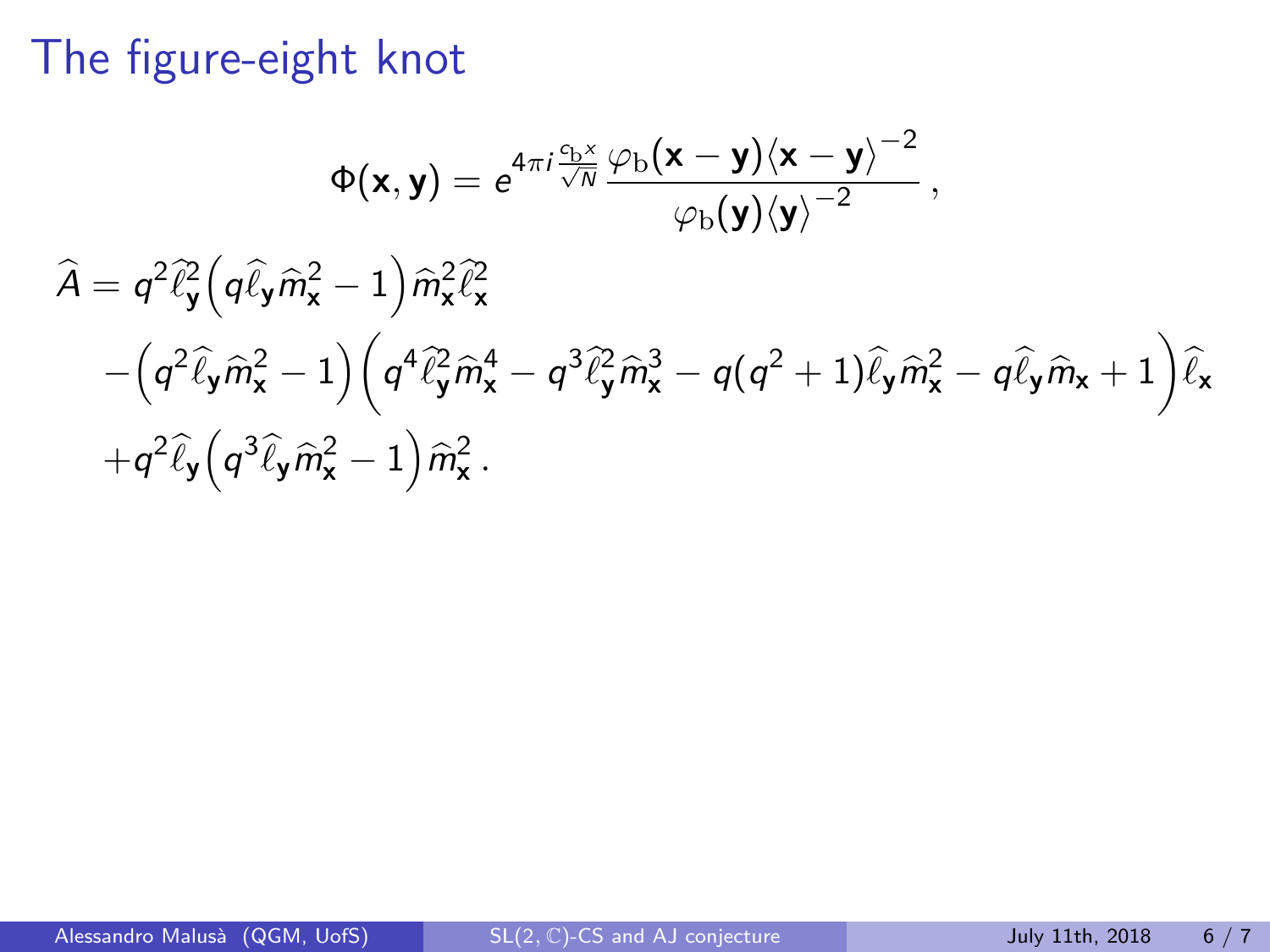$$
\Phi(\mathbf{x}, \mathbf{y}) = e^{4\pi i \frac{c_{b}x}{\sqrt{N}} \frac{\varphi_{b}(\mathbf{x} - \mathbf{y}) \langle \mathbf{x} - \mathbf{y} \rangle^{-2}}{\varphi_{b}(\mathbf{y}) \langle \mathbf{y} \rangle^{-2}},
$$
  

$$
\widehat{A}_{41}^{C} = q^{2} (q \widehat{m}_{\mathbf{x}}^{2} - 1) \widehat{m}_{\mathbf{x}}^{2} \widehat{\ell}_{\mathbf{x}}^{2}
$$

$$
- (q^{2} \widehat{m}_{\mathbf{x}}^{2} - 1) (q^{4} \widehat{m}_{\mathbf{x}}^{4} - q^{3} \widehat{m}_{\mathbf{x}}^{3} - q(q^{2} + 1) \widehat{m}_{\mathbf{x}}^{2} - q \widehat{m}_{\mathbf{x}} + 1) \widehat{\ell}_{\mathbf{x}} + q^{2} (q^{3} \widehat{m}_{\mathbf{x}}^{2} - 1) \widehat{m}_{\mathbf{x}}^{2},
$$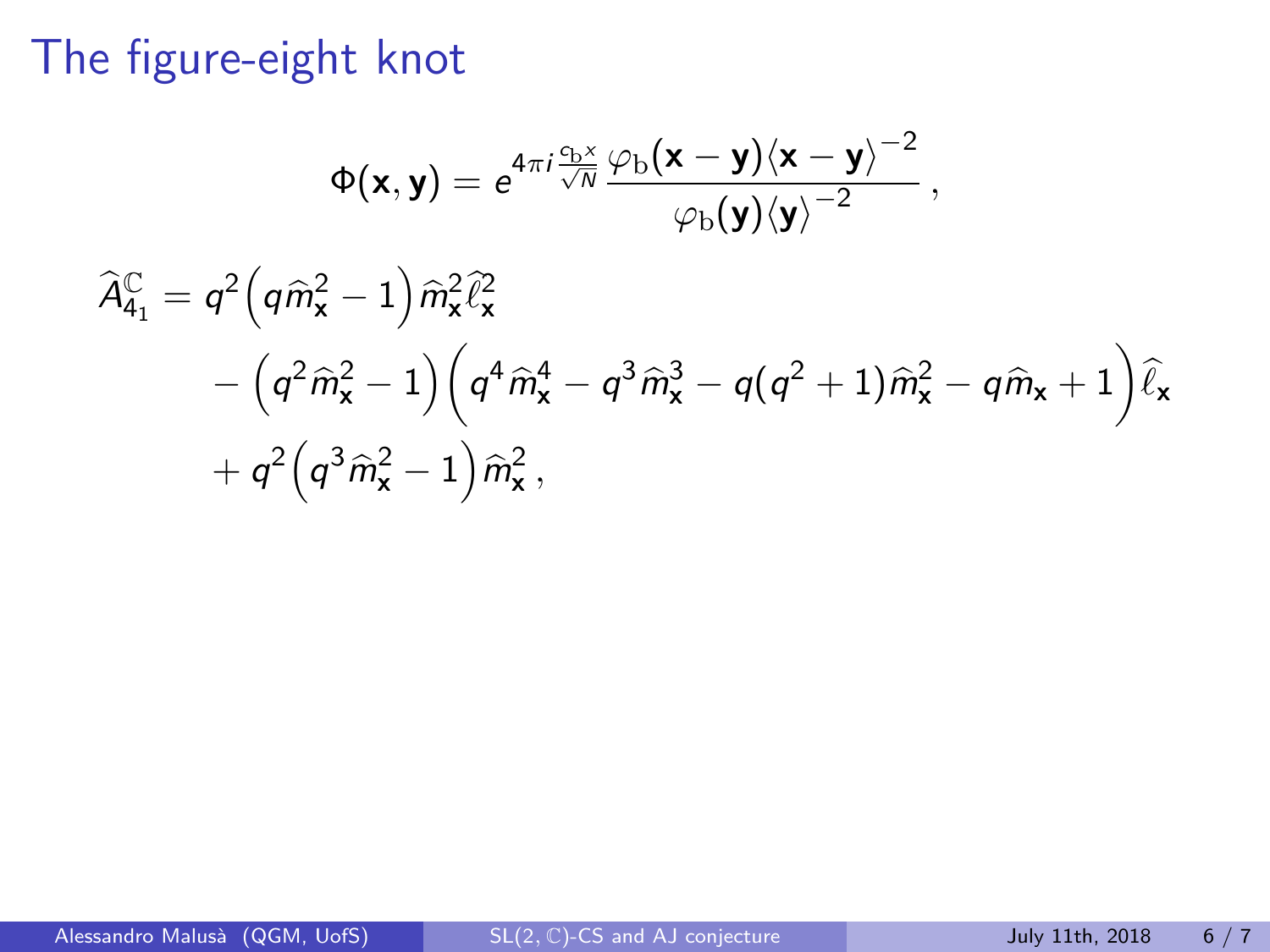$$
\Phi(\mathbf{x}, \mathbf{y}) = e^{4\pi i \frac{c_{b}x}{\sqrt{N}} \frac{\varphi_{b}(\mathbf{x} - \mathbf{y})(\mathbf{x} - \mathbf{y})^{-2}}{\varphi_{b}(\mathbf{y})(\mathbf{y})^{-2}}},
$$
\n
$$
\widehat{A}_{4_{1}}^{C} = q^{2} (q \widehat{m}_{\mathbf{x}}^{2} - 1) \widehat{m}_{\mathbf{x}}^{2} \widehat{\ell}_{\mathbf{x}}^{2}
$$
\n
$$
- (q^{2} \widehat{m}_{\mathbf{x}}^{2} - 1) (q^{4} \widehat{m}_{\mathbf{x}}^{4} - q^{3} \widehat{m}_{\mathbf{x}}^{3} - q(q^{2} + 1) \widehat{m}_{\mathbf{x}}^{2} - q \widehat{m}_{\mathbf{x}} + 1) \widehat{\ell}_{\mathbf{x}} + q^{2} (q^{3} \widehat{m}_{\mathbf{x}}^{2} - 1) \widehat{m}_{\mathbf{x}}^{2},
$$
\n
$$
\widehat{A}_{q,4_{1}}^{nh} = q^{2} Q^{2} (q^{2} Q - 1) (q Q^{2} - 1) \widehat{E}^{2}
$$
\n
$$
- (q^{2} Q^{2} - 1) (q Q - 1) (q^{4} Q^{4} - q^{3} Q^{3} - q(q^{2} + 1) Q^{2} - q Q + 1) \widehat{E}
$$
\n
$$
+ q^{2} Q^{2} (Q - 1) (q^{3} Q^{2} - 1),
$$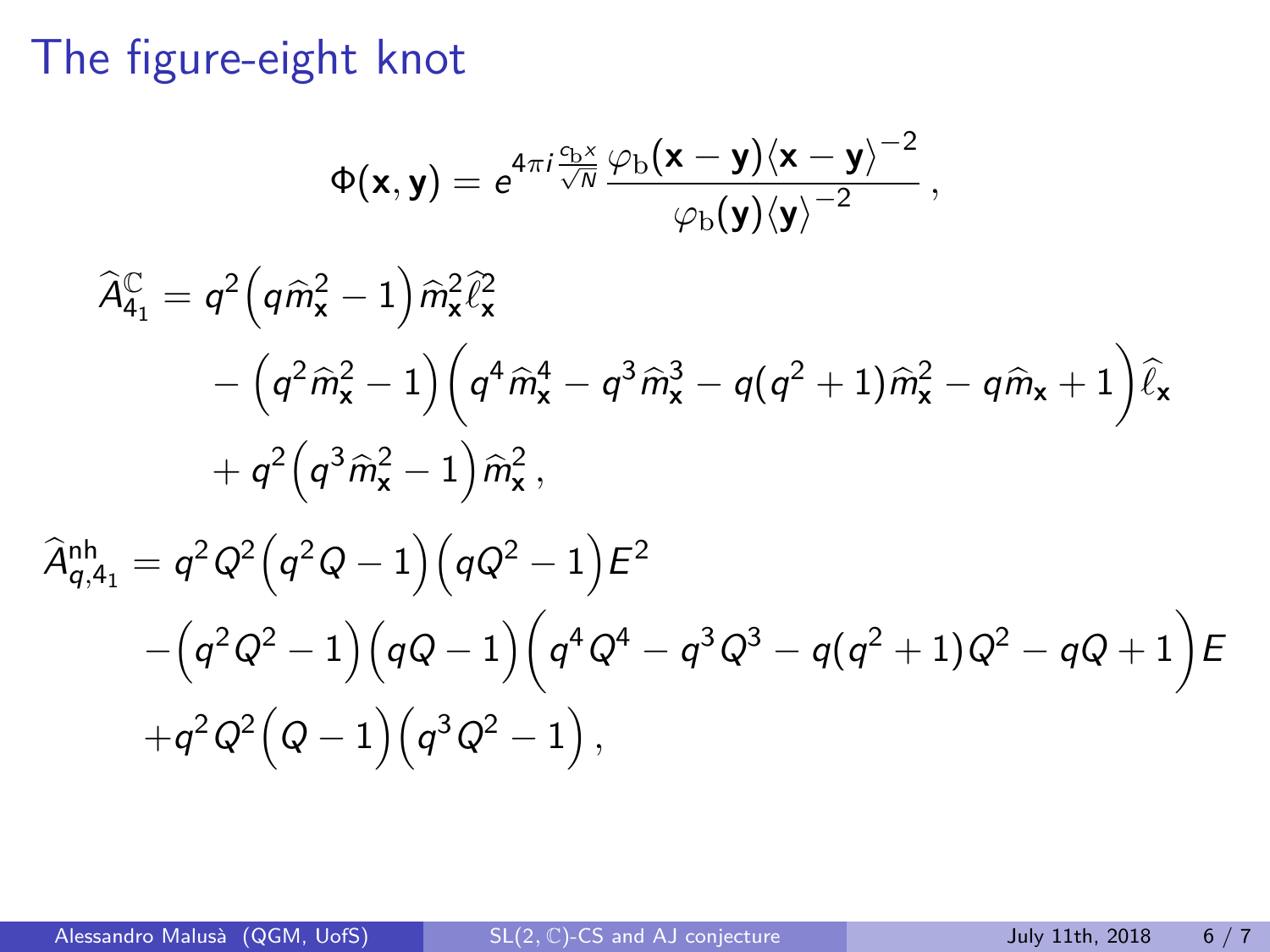$$
\Phi(\mathbf{x}, \mathbf{y}) = e^{4\pi i \frac{c_{b}x}{\sqrt{N}} \frac{\varphi_{b}(\mathbf{x} - \mathbf{y})(\mathbf{x} - \mathbf{y})^{-2}}{\varphi_{b}(\mathbf{y})(\mathbf{y})^{-2}},
$$
\n
$$
\hat{A}_{4_{1}}^{C} = q^{2}(q\hat{m}_{\mathbf{x}}^{2} - 1)\hat{m}_{\mathbf{x}}^{2}\hat{\ell}_{\mathbf{x}}^{2}
$$
\n
$$
- (q^{2}\hat{m}_{\mathbf{x}}^{2} - 1)(q^{4}\hat{m}_{\mathbf{x}}^{4} - q^{3}\hat{m}_{\mathbf{x}}^{3} - q(q^{2} + 1)\hat{m}_{\mathbf{x}}^{2} - q\hat{m}_{\mathbf{x}} + 1)\hat{\ell}_{\mathbf{x}}
$$
\n
$$
+ q^{2}(q^{3}\hat{m}_{\mathbf{x}}^{2} - 1)\hat{m}_{\mathbf{x}}^{2},
$$
\n
$$
\hat{A}_{q,4_{1}}^{nh} = q^{2}Q^{2}(q^{2}Q - 1)(qQ^{2} - 1)E^{2}
$$
\n
$$
- (q^{2}Q^{2} - 1)(qQ - 1)(q^{4}Q^{4} - q^{3}Q^{3} - q(q^{2} + 1)Q^{2} - qQ + 1)E
$$
\n
$$
+ q^{2}Q^{2}(Q - 1)(q^{3}Q^{2} - 1),
$$
\n
$$
A_{4_{1}}(m,\ell) = m^{4}\ell^{2} - (m^{8} - m^{6} - 2m^{4} - m^{2} + 1)\ell + m^{4}.
$$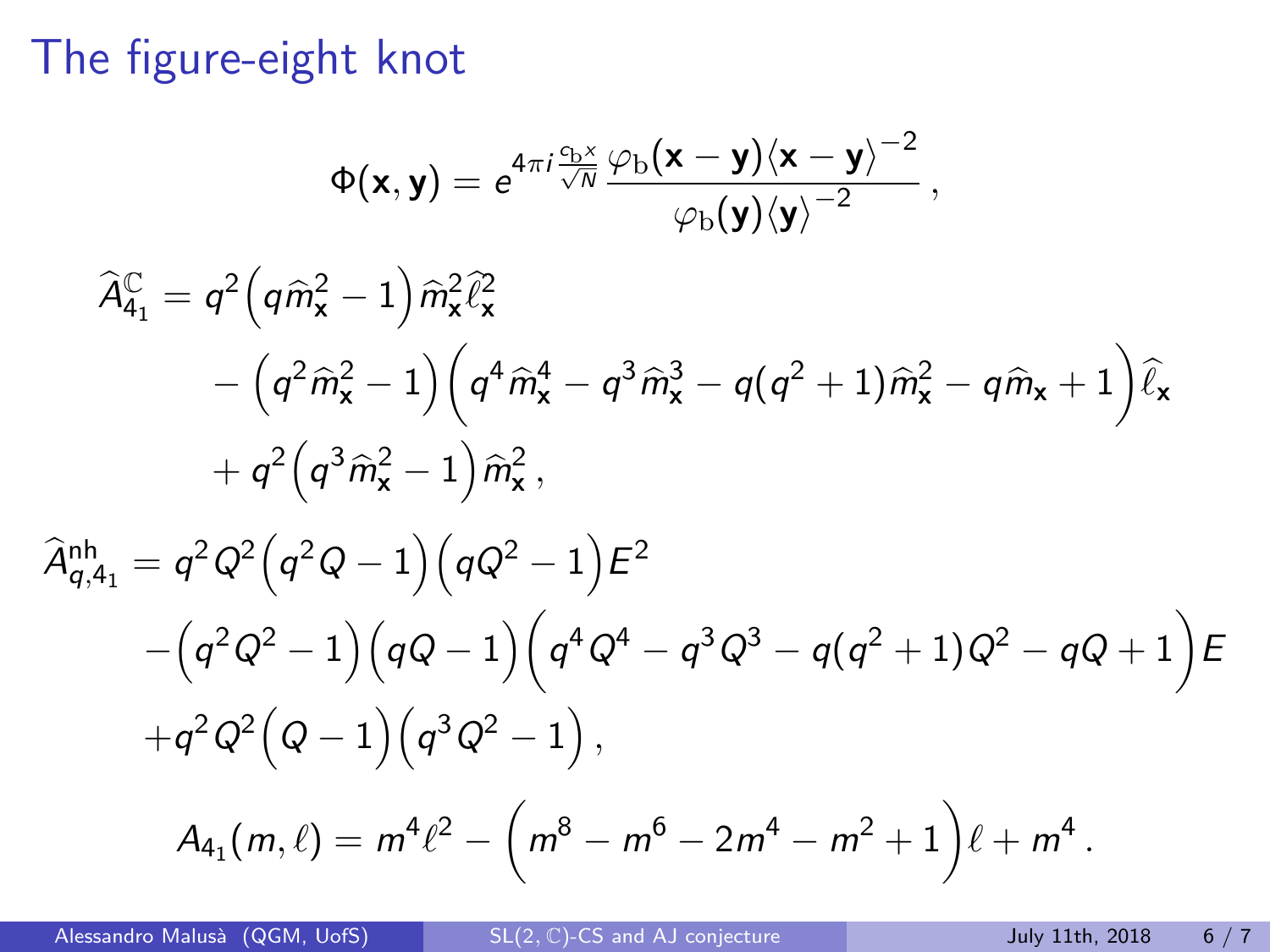The AJ conjecture for the Teichmüller TQFT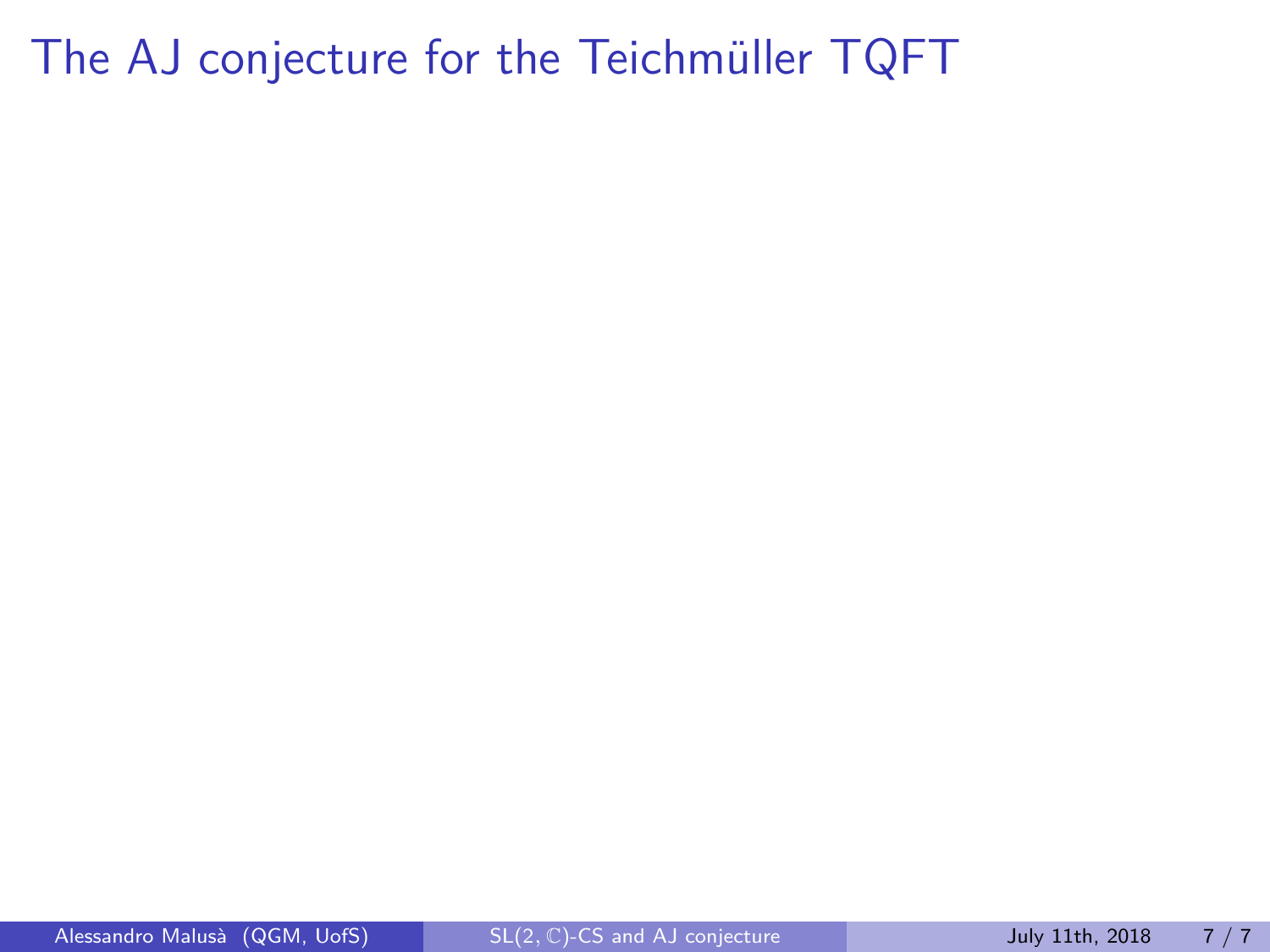### The AJ conjecture for the Teichmüller TQFT

#### **Conjecture**

Let  $K \subseteq M$  be a knot inside a closed, oriented 3-manifold, with hyperbolic complement. Then the non-commutative polynomial  $\widehat{A}_K^{\mathbb{C}}$  agrees with  $\widehat{A}_K$ up to a right factor, linear in  $\hat{m}_{x}$ , and it reproduces the classical A-polynomial in the sense of the original AJ-conjecture.